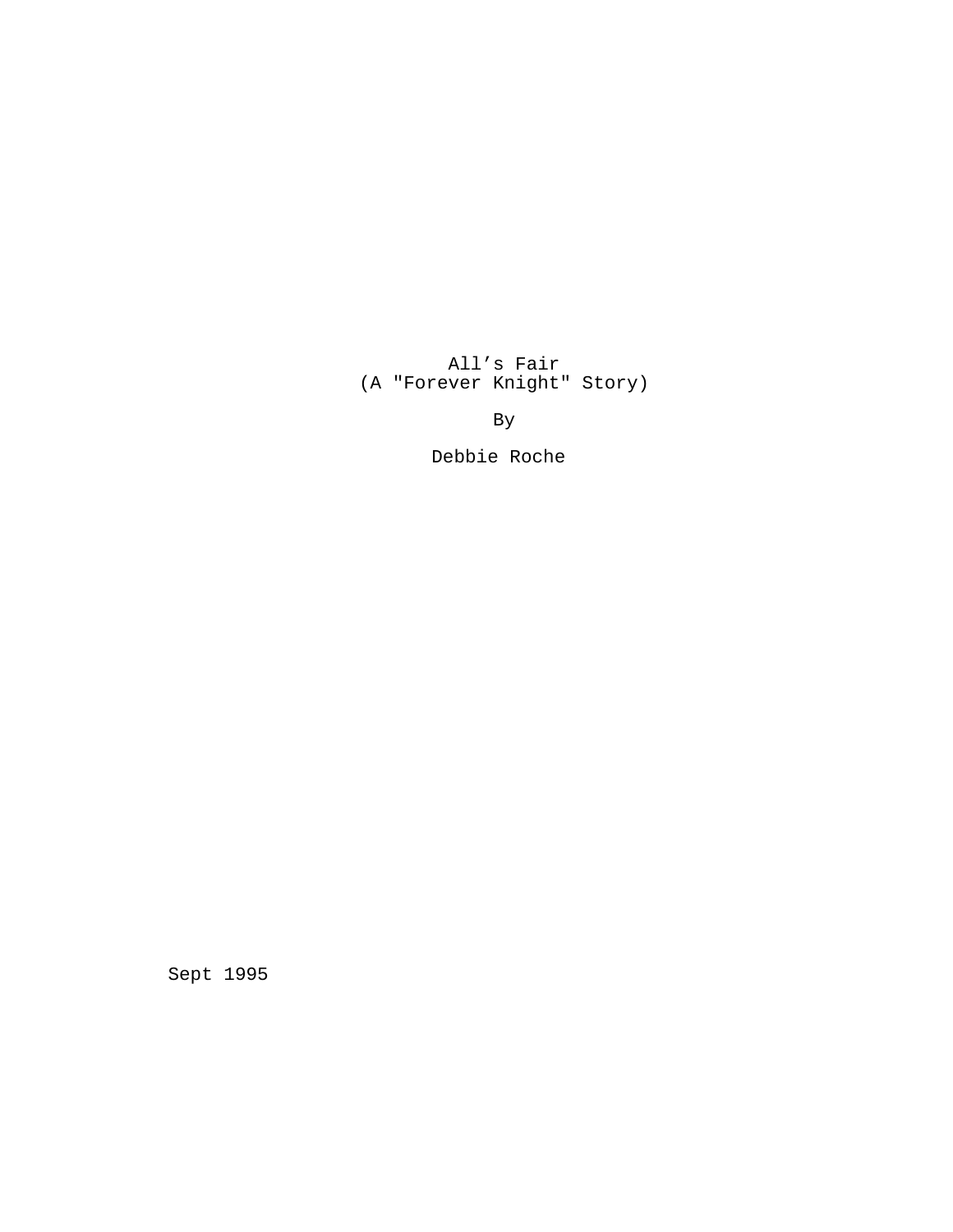INT: PEARSON INTERNATIONAL AIRPORT - PARKING GARAGE (DAY 1: 8:00PM)

Except for some parked cars, the floor is deserted. A man, carrying a briefcase and reading a slip of paper, gets out of an elevator. He looks like he is looking for someone or something. He's looking for his car. He finds it. He approaches the car. A shadow approaches the man, draws a knife, and slits the man's throat. The body falls to the ground, and the slip of paper goes under the parked car. The killer searches the man's pockets, removing all ID, and pocketing it. The killer picks up the briefcase and walks off.

CAMERA: close-up of the slip of paper that fell. The killer missed it. It reads: "CAPTAIN STONETREE. 27TH PRECINCT. 7 CURITY AVENUE. TORONTO. 555-9352"

JUMP TO:

INT: 27TH PRECINCT (9:00PM)

In the background, phones are ringing and typewriters are clicking. In the foreground, KNIGHT and SCHANKE are sitting at their desks doing paperwork. STONETREE is behind closed doors, on the phone. He exits his office and approaches KNIGHT and SCHANKE.

> STONETREE That, was the Mayor, as if I don't have enough problems already. (beat) You guys remember that Officer Exchange Program, he was talking about?

KNIGHT and SCHANKE nod.

STONETREE

Well, it seems that for the next week, we've been chosen to play host to visiting New York detective, Joe Van Ire. I'm assigning you guys to work with him. When, he gets here, I want to see the three of you in my office.

VAN IRE is standing behind them in the entrance.

VAN IRE She's here now, Captain.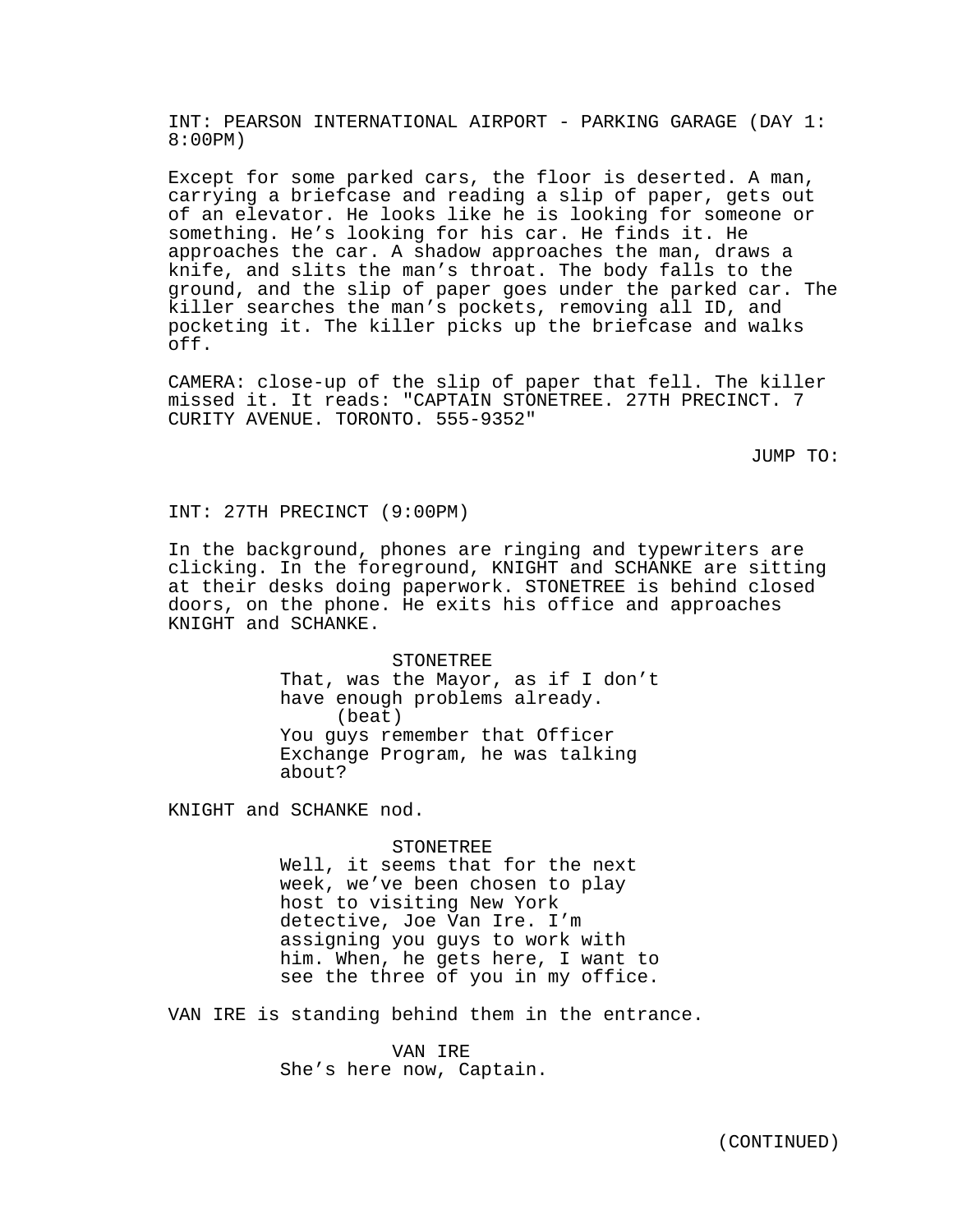STONETREE turns to face her. KNIGHT and SCHANKE look up. VAN IRE approaches. KNIGHT gets a strange feeling that he somehow knows her. VAN IRE gets the same feeling about KNIGHT.

# STONETREE Detective Van Ire?

VAN IRE nods.

STONETREE May I introduce Detectives Nick Knight, and Don Schanke. You'll be working with them while you're here.

They shake hands and nod hello as they are introduced. The front desk officer enters.

### OFFICER

Captain?

STONETREE turns to face him.

# STONETREE

Yes?

OFFICER Just got a call from Airport Security. They found a body in the Parking Garage.

STONETREE answers with a tone of surprise in his voice.

STONETREE Airport? Why'd they call us?

OFFICER I asked them the same thing sir.

## STONETREE

And?

# OFFICER

They found a piece of paper, near the body, with your name and our address and phone number on it.

KNIGHT and SCHANKE look at each other then at STONETREE. VAN IRE just looks at STONETREE. STONETREE thinks for a second then address officer.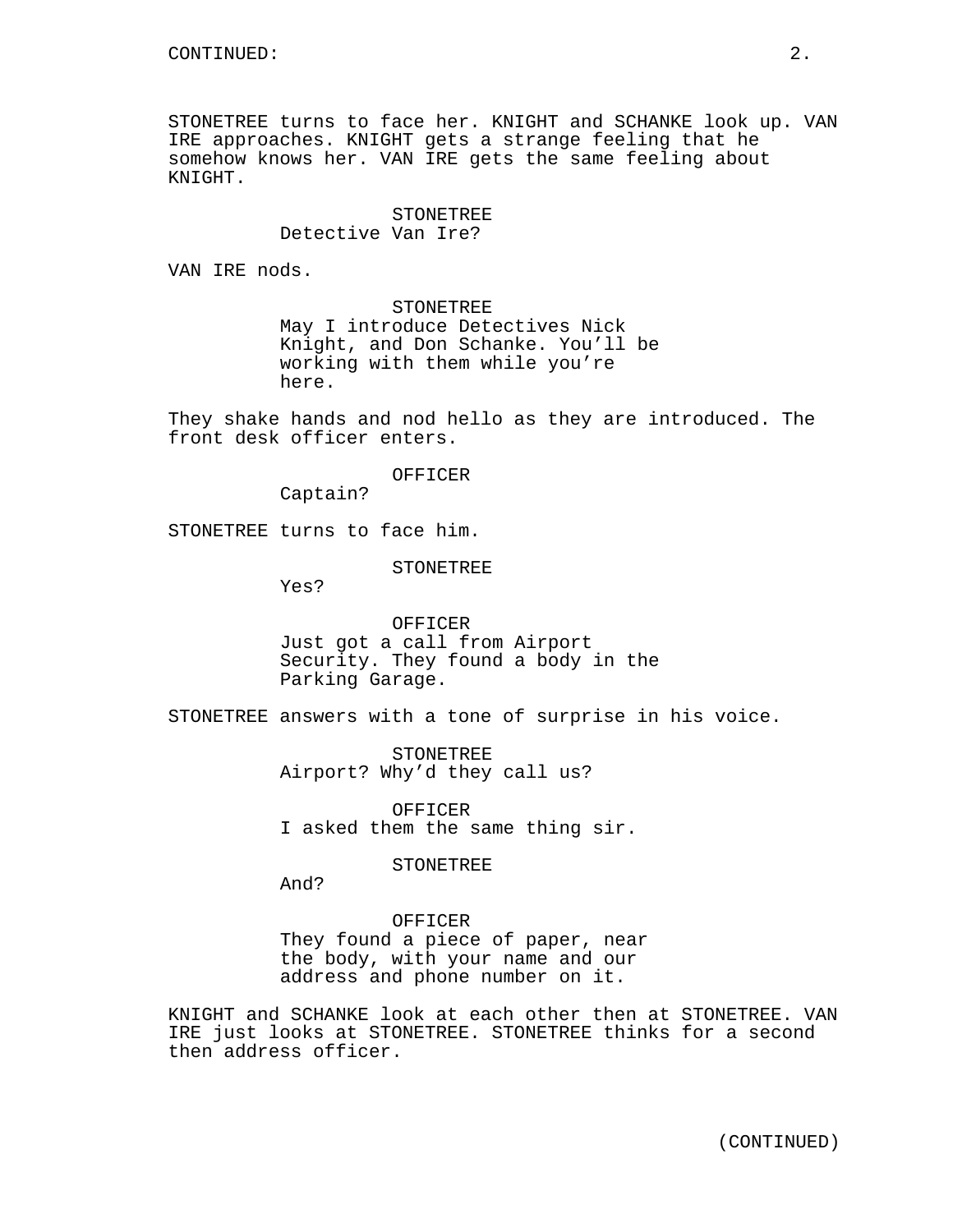#### STONETREE

Thanks.

OFFICER exits. STONETREE turns to KNIGHT.

STONETREE

Knight, I want you, Schanke, and Van Ire to handle this one.

KNIGHT and SCHANKE rise from their desks.

**STONETREE** Better take Natalie along as well. See what she can find.

KNIGHT

Yes Captain.

KNIGHT, SCHANKE, and VAN IRE head out. STONETREE watches them leave then heads back to his office.

JUMP TO:

INT: AIRPORT PARKING GARAGE (10:30PM)

NATALIE has just finished bagging the body. KNIGHT, SCHANKE, and VAN IRE are talking to the guard. GUARD hands KNIGHT the slip of paper. KNIGHT looks at it then puts it in his pocket. SCHANKE starts talking to the guard. KNIGHT looks over at NATALIE and, seeing that she has bagged the body and just given it to the meat wagon boys, excuses himself and goes over to her.

KNIGHT

Well Nat? Find anything?

NATALIE turns to face him.

NATALIE

All I can say for sure, is that he's been dead at least 2 hours. I'll know more later.

SCHANKE and VAN IRE approach. KNIGHT turns to SCHANKE.

KNIGHT Okay, first thing tomorrow, get a warrant to search the Airport Database. I want to know every flight that landed between 6 and 9 pm.

SCHANKE laughs.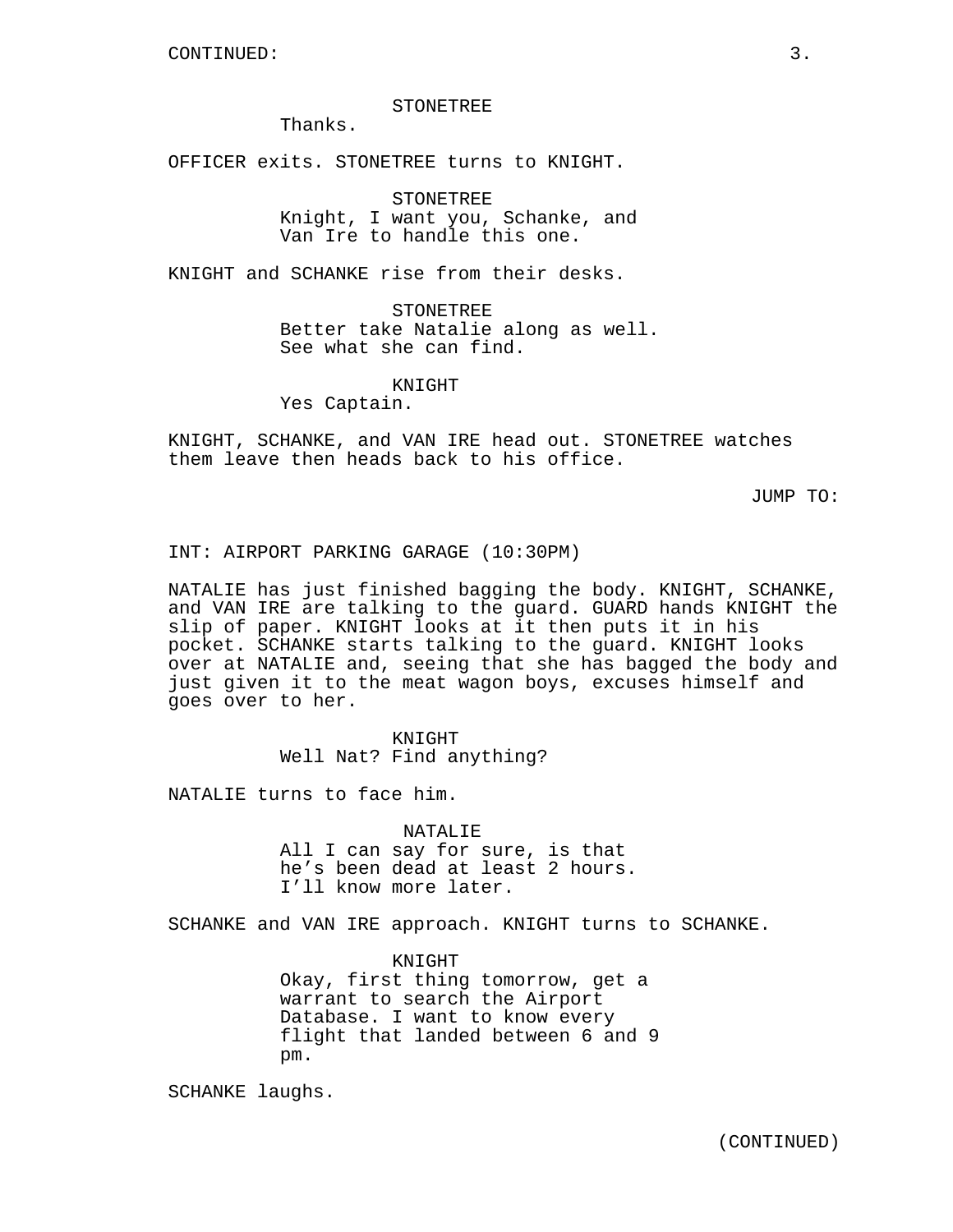SCHANKE You want the passenger and crew lists too, Sherlock?

KNIGHT looks at him seriously.

KNIGHT

Yes. (beat x3) Then tomorrow night, the three of us will go through them and see who's unaccounted for.

NATALIE looks at KNIGHT.

NATALIE Looks like my ride's leaving. I'll call ya later, okay?

KNIGHT smiles at her.

KNIGHT

Sure.

NATALIE leaves to catch up with the coroner guys.

KNIGHT Well, if we're finished here, we should also be heading back.

KNIGHT walks off, heading over to car. SCHANKE and VAN IRE trail behind.

> VAN IRE Is he always like that?

> > SCHANKE

Like what?

VAN IRE

So ... bossy?

SCHANKE stops walking.

SCHANKE

Bossy?

VAN IRE stops and turns to him.

SCHANKE

Knight?

SCHANKE laughs.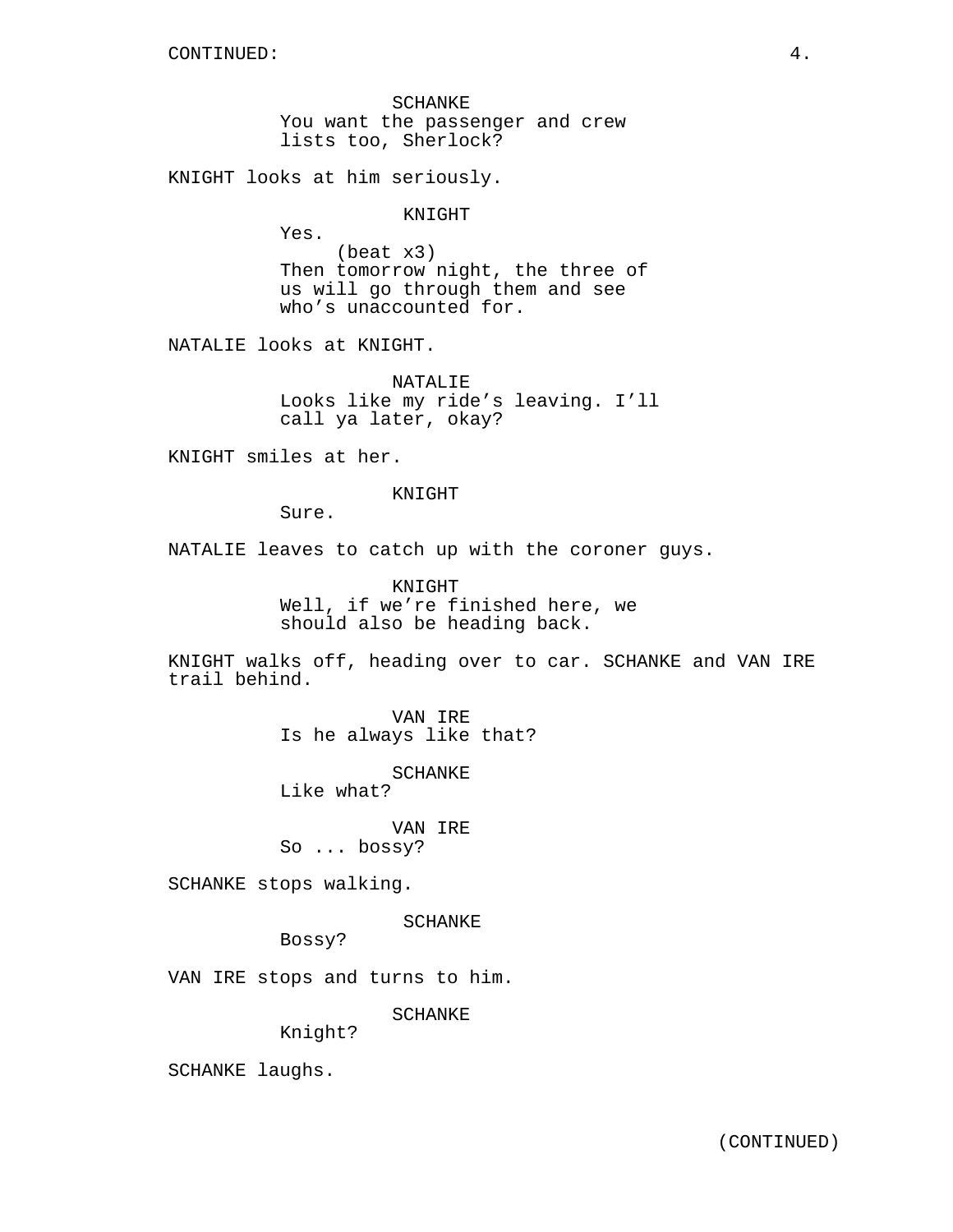VAN IRE Yeh. Bossy. "Get a warrant", "tomorrow night we ..."

SCHANKE That's just the way he is.

VAN IRE So, you take orders from him? I thought he was your partner?

SCHANKE He is. ... You see, he only works the night shift, and...

VAN IRE Wait. Knight only works the night shift. Never the day?

SCHANKE Right. Some sort of skin allergy.

SCHANKE starts walking again.

SCHANKE Come on let's go before he leaves without us.

VAN IRE follows.

JUMP TO:

INT: 27TH PRECINCT (DAY 2: MIDNIGHT)

KNIGHT, SCHANKE and VAN IRE enter. STONETREE is on his way out. VAN IRE stops him.

> VAN IRE Captain, can I see you for a moment?

STONETREE Sure detective.

VAN IRE and STONETREE walk over to the counter. KNIGHT and SCHANKE continue to their desks and sit down. KNIGHT puts his elbows on the desk and clasps his hands together. SCHANKE shuffles some papers around his desk. KNIGHT wonders what VAN IRE and STONETREE are discussing, and why, she looks so familiar. KNIGHT addresses SCHANKE.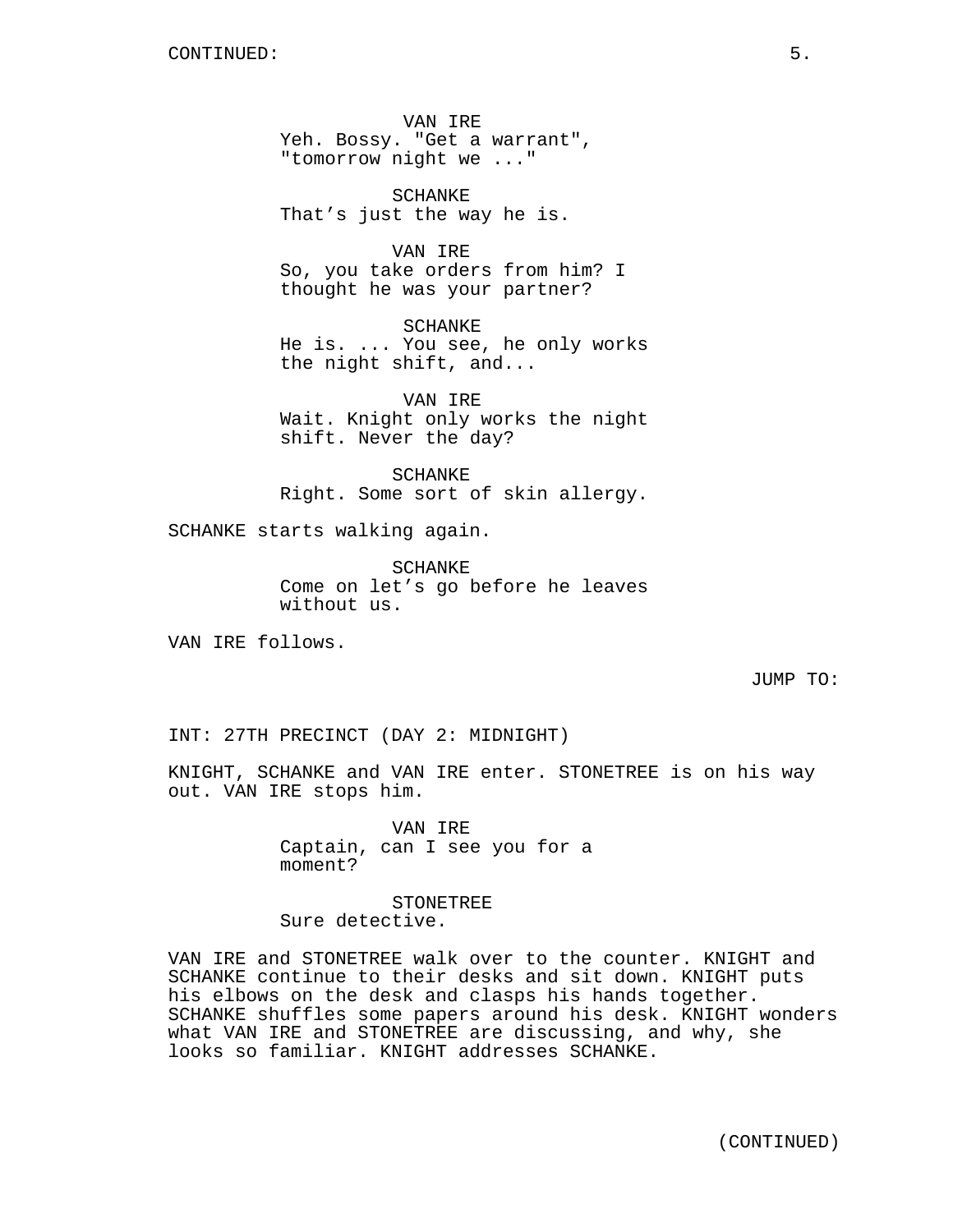KNIGHT What's that all about?

SCHANKE

Beats me.

KNIGHT What were you two doing anyway?

SCHANKE looks at him.

SCHANKE

What?

KNIGHT says line in a teasingly tone.

KNIGHT What took you so long to get to the car?

SCHANKE laughs.

SCHANKE

You.

KNIGHT looks at him surprised.

KNIGHT

Me?

SCHANKE Yeh. You. (beat x3) I think she likes you.

KNIGHT and SCHANKE look over at VAN IRE and STONETREE.

KNIGHT What makes you say that?

SCHANKE All she did was ask questions about you, partner.

SCHANKE picks up his pen and starts writing. KNIGHT leans back in his chair, looks over at VAN IRE and thinks back.

FADE TO: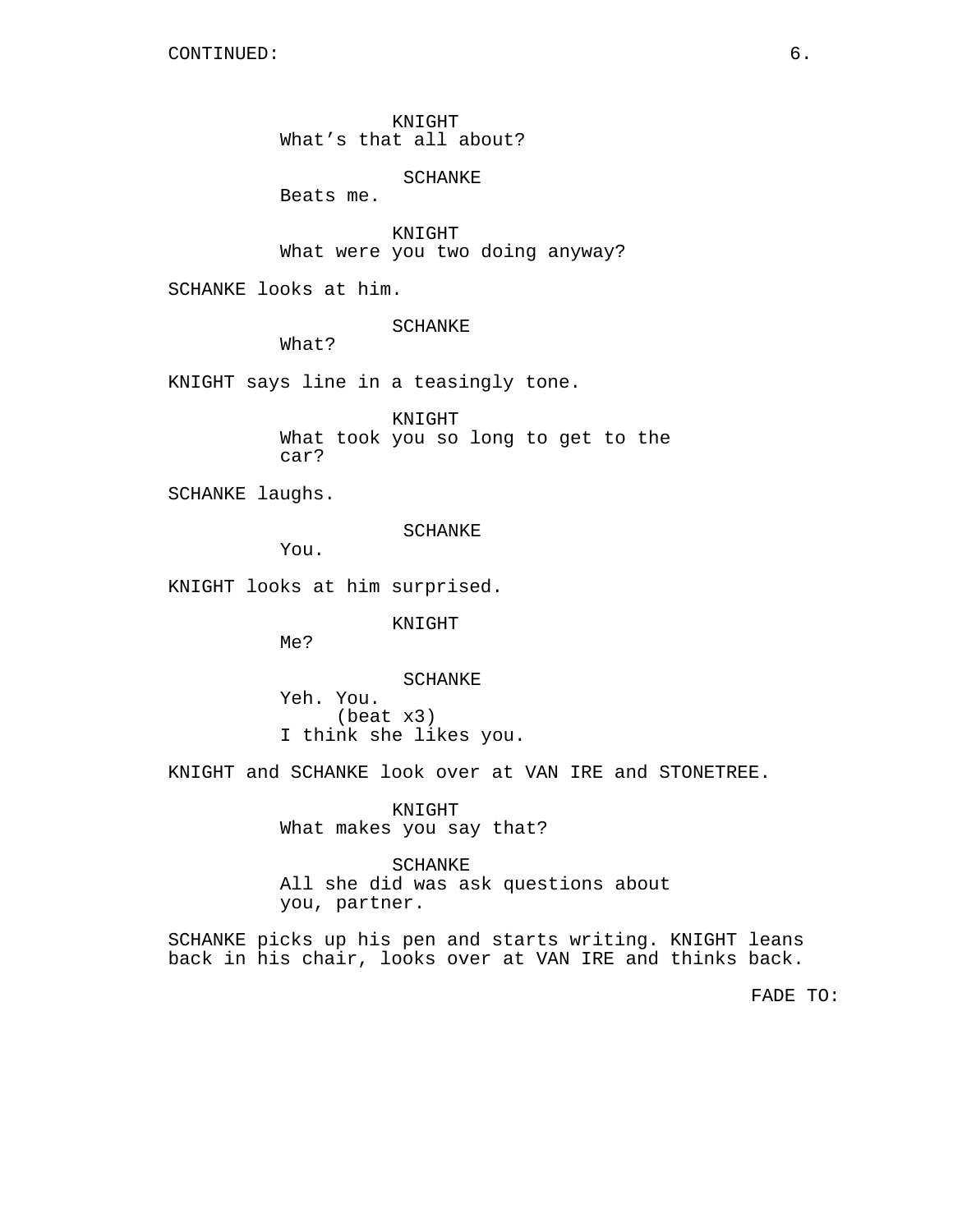# FLASHBACK - PARIS 1495

NICHOLAS and LACROIX are playing chess. Both have a glass of blood. NICHOLAS's glass is on the table. LACROIX's twisting his glass in his hands, staring at the board, deep in thought. NICHOLAS picks up his glass, takes a drink, then puts it back down. NICHOLAS is winning the game.

> NICHOLAS Really LaCroix, it's only a game. Will you just make a move.

LACROIX gives NICHOLAS a "when I'm ready" look. In the hallway can be heard the sound of laughter. NICHOLAS and LACROIX look up from the board towards the room's entrance. JANETTE and her friend enter. JANETTE's friend looks at NICHOLAS with love in her eyes. NICHOLAS returns the look and gets up from his chair and walks over to them. JANETTE greets NICHOLAS with a kiss.

> JANETTE Nicola, this is Josephine. Josephine, this is Nicholas.

NICHOLAS takes JOSEPHINE's hand and kisses it. NICHOLAS says hello with his eyes. JANETTE then points over to LACROIX.

# JANETTE And he's LaCroix.

LACROIX raises his glass in a hello gesture and nods to her. JANETTE realizes she has interrupted a game and decides to leave the room.

> JANETTE Come on Josey, I'll show you to your room.

NICHOLAS watches them leave.

LACROIX Well, looks like our Janette has found herself a friend.

NICHOLAS returns to his chair, picks up his glass, and drains it. He sits down as LACROIX makes a move.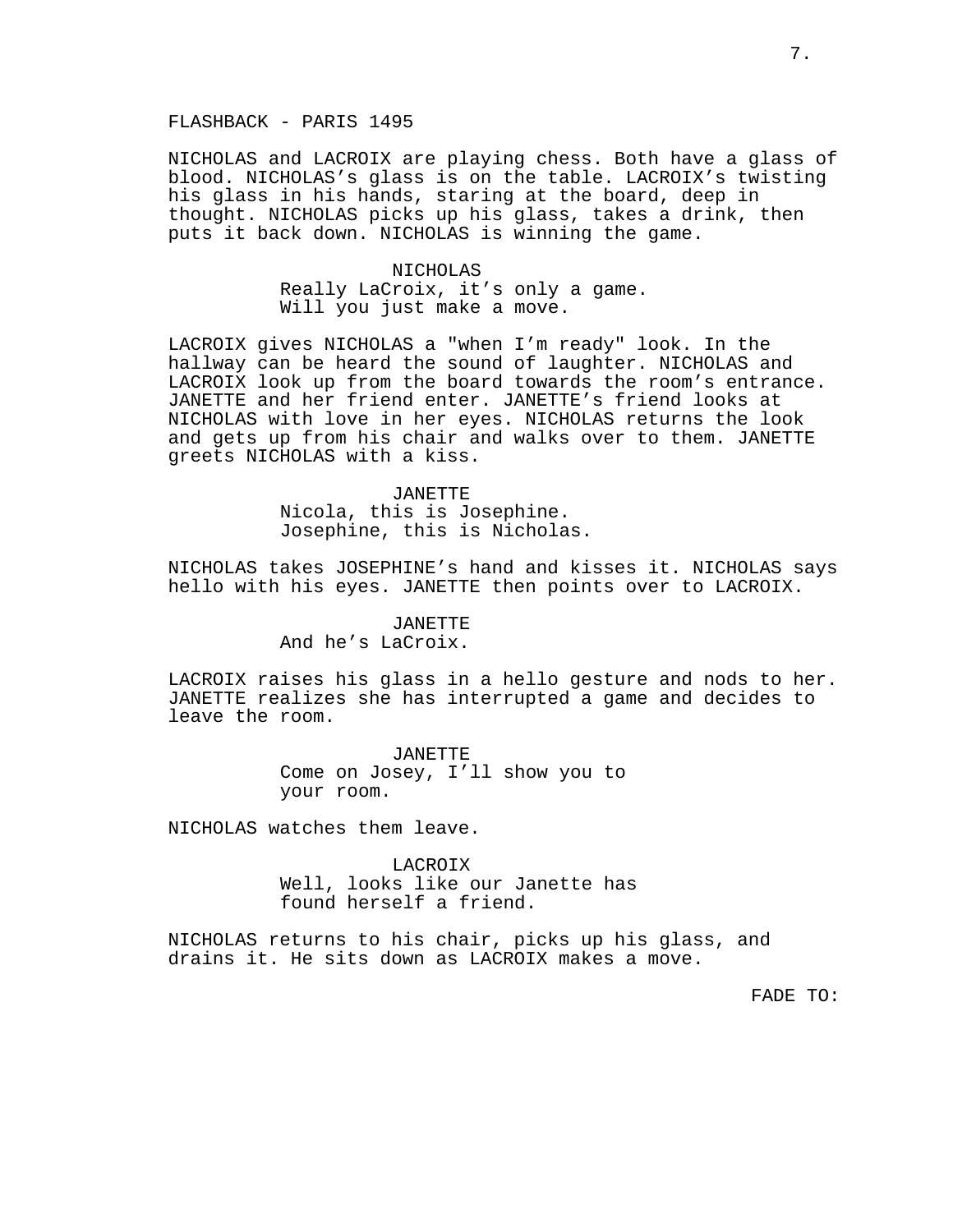8.

INT: THE RAVEN (2:00AM)

BACKGROUND MUSIC: PRINCES OF THE UNIVERSE - BY: QUEEN.

KNIGHT enters club and descends the stairs. He looks around for JANETTE and sees her over at the bar talking to the bartender. He sneaks up behind her and kisses her neck. She spins around. He puts his arms on the bar, trapping her between himself and the bar. JANETTE purrs her line to him.

> JANETTE Ah, Nicola! (kiss him) What an unexpected surprise.

KNIGHT (smile) Good I hope.

JANETTE (smile) Always. (beat) So, what can I do for you tonight?

He looks at her, seriously.

KNIGHT What ever happened to Josephine?

She answers him with an angry tone in her voice.

JANETTE

Josephine?

She lifts his arm and steps out of his trap.

JANETTE She's still alive if that's what you mean.

He grabs her arm and pulls her to him. He speaks with a surprised tone in his voice.

> KNIGHT Janette, you're still not upset about...

JANETTE A... no. It's just....

He kisses her. She calms down.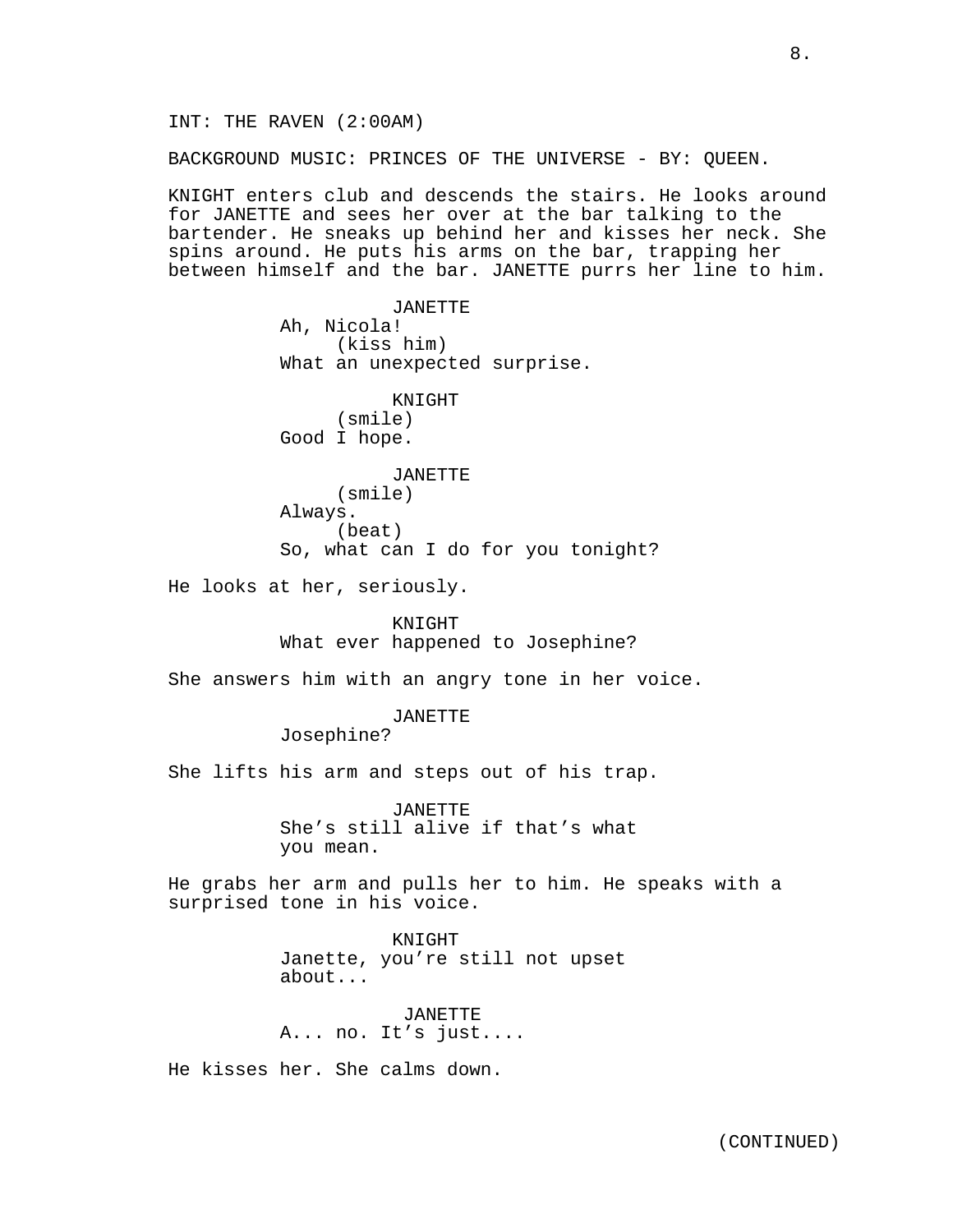# JANETTE Last I heard she was in New York.

He gets a puzzled look on his face. She notices.

# JANETTE

# Nicola, what's wrong?

He lets go of her arm and shakes his head.

# KNIGHT It's nothing.

She gives him a look of concern.

JANETTE

Nick!

He looks at her.

KNIGHT This detective from New York, Jo Van Ire showed up tonight, and I thought she kinda looked like...

She laughs.

#### JANETTE

Josey?

He nods.

JANETTE That's impossible. You know as well as I do, that you are the only one of us who is an officer of the law. Be...

He looks at her seriously.

KNIGHT Do we? Do we really, Janette?

She takes a deep breath and continues what she was saying.

JANETTE You didn't let me finish. Last I heard, she was working in a strip club in downtown Manhattan.

KNIGHT (kiss her) Thanks Janette.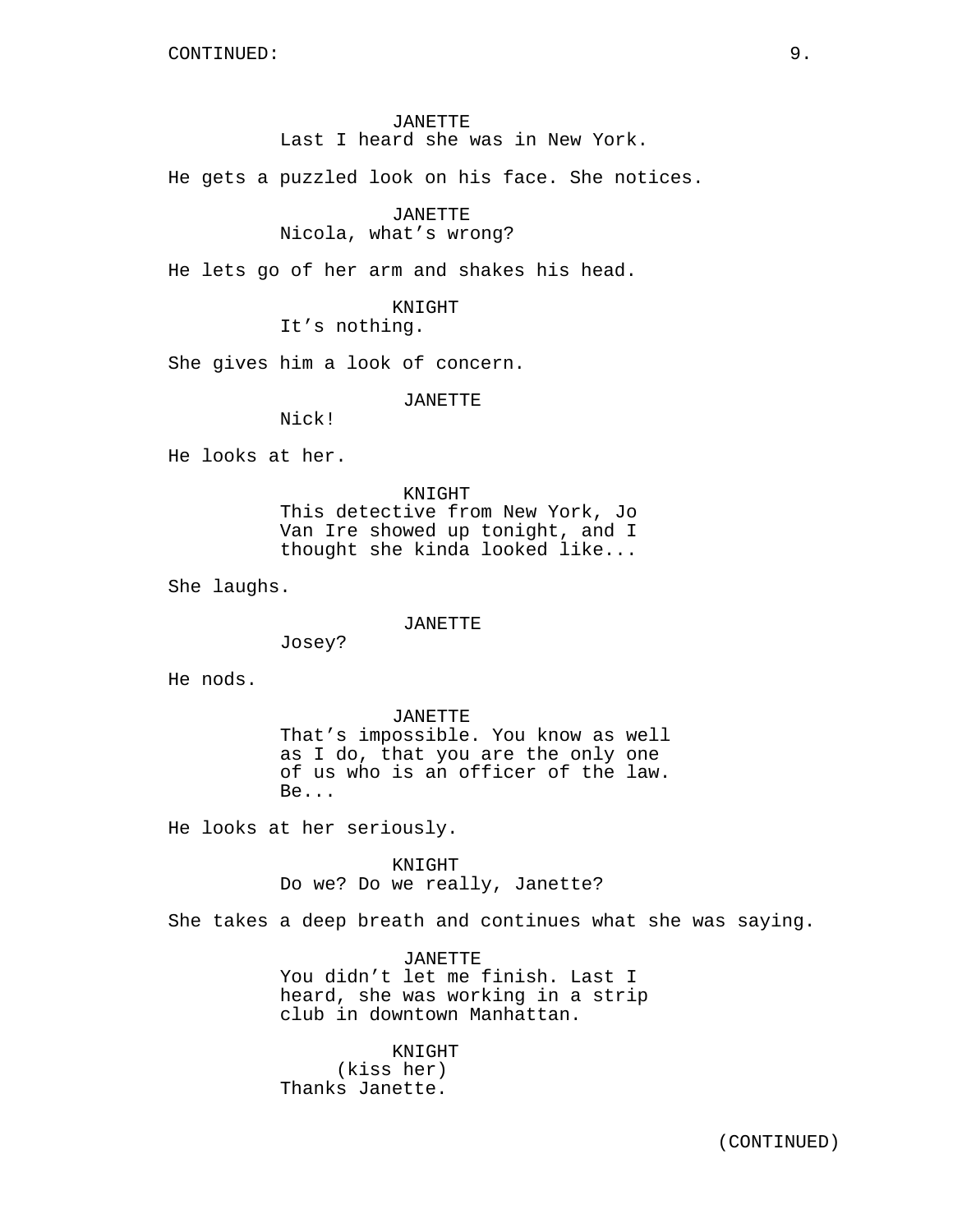He turns and walks away. She says next line more to herself then to him.

> JANETTE De rein, mon cheri, de rein.

She watches as he ascends the stairs. Then picks up her glass, drains it, and signals her bartender to re-fill it.

CUT TO:

INT: HOTEL ROOM (3:30AM)

VAN IRE is sitting on the couch reading a newspaper. An unlabeled bottle of RED WINE is on the coffee table. There is a full glass beside it. VAN IRE puts down the paper and picks up the glass. She leans back on the couch and, sipping at the drink, thinks back.

FADE TO:

FLASHBACK - PARIS 1495

NICHOLAS is lounging in the living room staring into a glass. He senses someone enter the room and looks up.

> NICHOLAS Good evening Josey. So where are you and Janette off to tonight?

JOSEPHINE walks over to couch.

JOSEPHINE Janette and LaCroix have gone out for the evening.

NICHOLAS gets a questioning look on his face as JOSEPHINE sits down on the couch beside him.

> JOSEPHINE So, I thought I'd take this chance to get to know you better.

She kisses him. NICHOLAS breaks the kiss and pushes her away.

NICHOLAS

Josey, I...

She kisses his neck.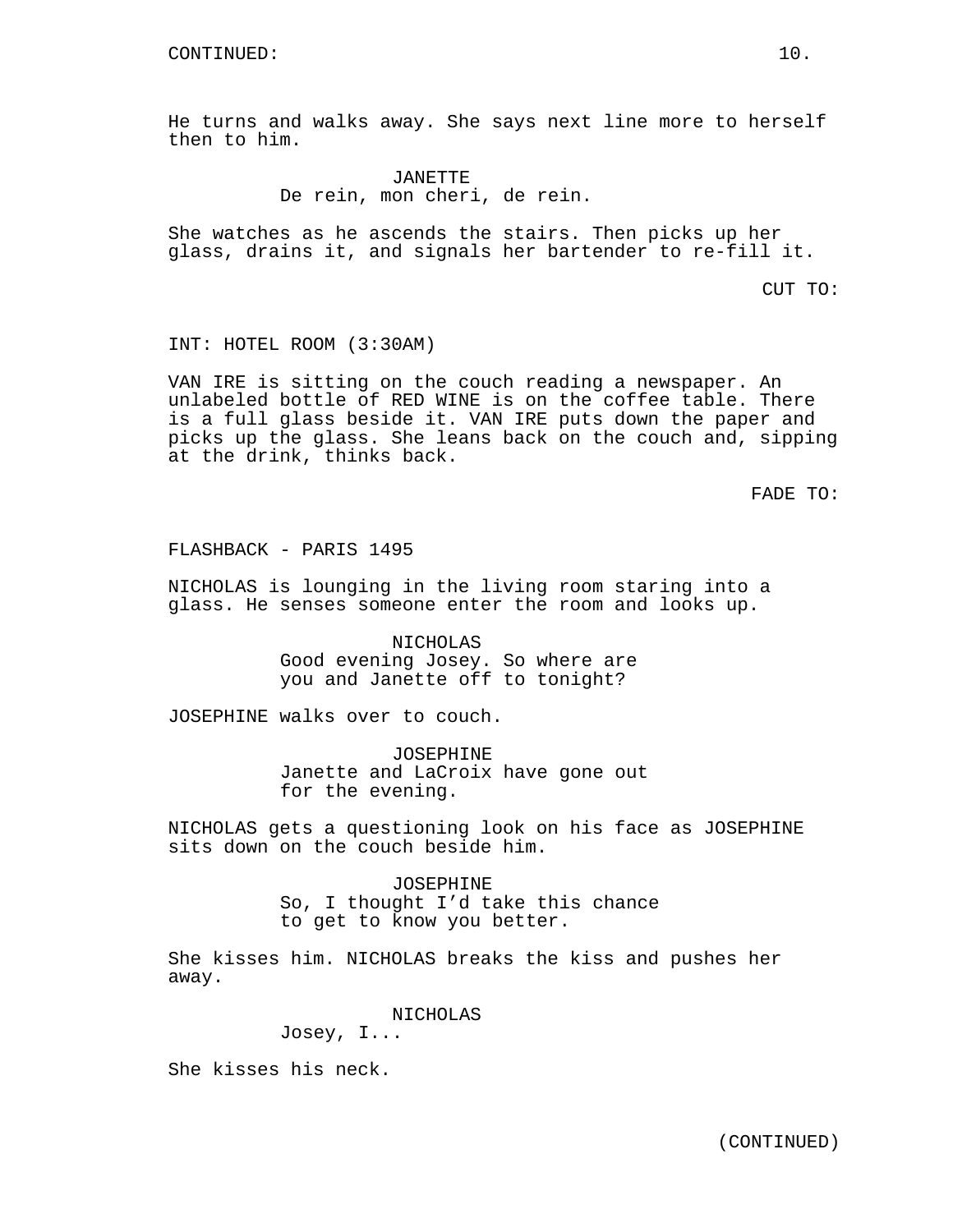# JOSEPHINE

I know you want me.

She undoes his shirt and kisses his chest.

JOSEPHINE I knew it the first time we met.

She kiss his throat and neck.

JOSEPHINE Don't fight it Nick.

She pushes him down on the couch and lays on top of him. She kisses his chest, throat, neck, etc. NICHOLAS' eyes change and his fangs show.

#### NICHOLAS

Josey, I...

Her eyes have also changed and her fangs are showing. She kisses his neck again and plunges her fangs into it. He responds by plunging his fangs into her neck.

FADE TO:

INT: HOTEL ROOM (3:40AM)

VAN IRE drains her glass, places it on the table, walks over to the window, opens it, and flies out.

CUT TO:

INT: KNIGHT'S WAREHOUSE (3:00PM)

KNIGHT is laying in bed staring at the ceiling. He gets up and goes downstairs. He picks up phone and calls the station.

> OFFICER (VO) Front desk.

KNIGHT This is Knight, is Norma in yet?

OFFICER (VO) No, sir. Not yet. She should be in any minute though.

(CONTINUED)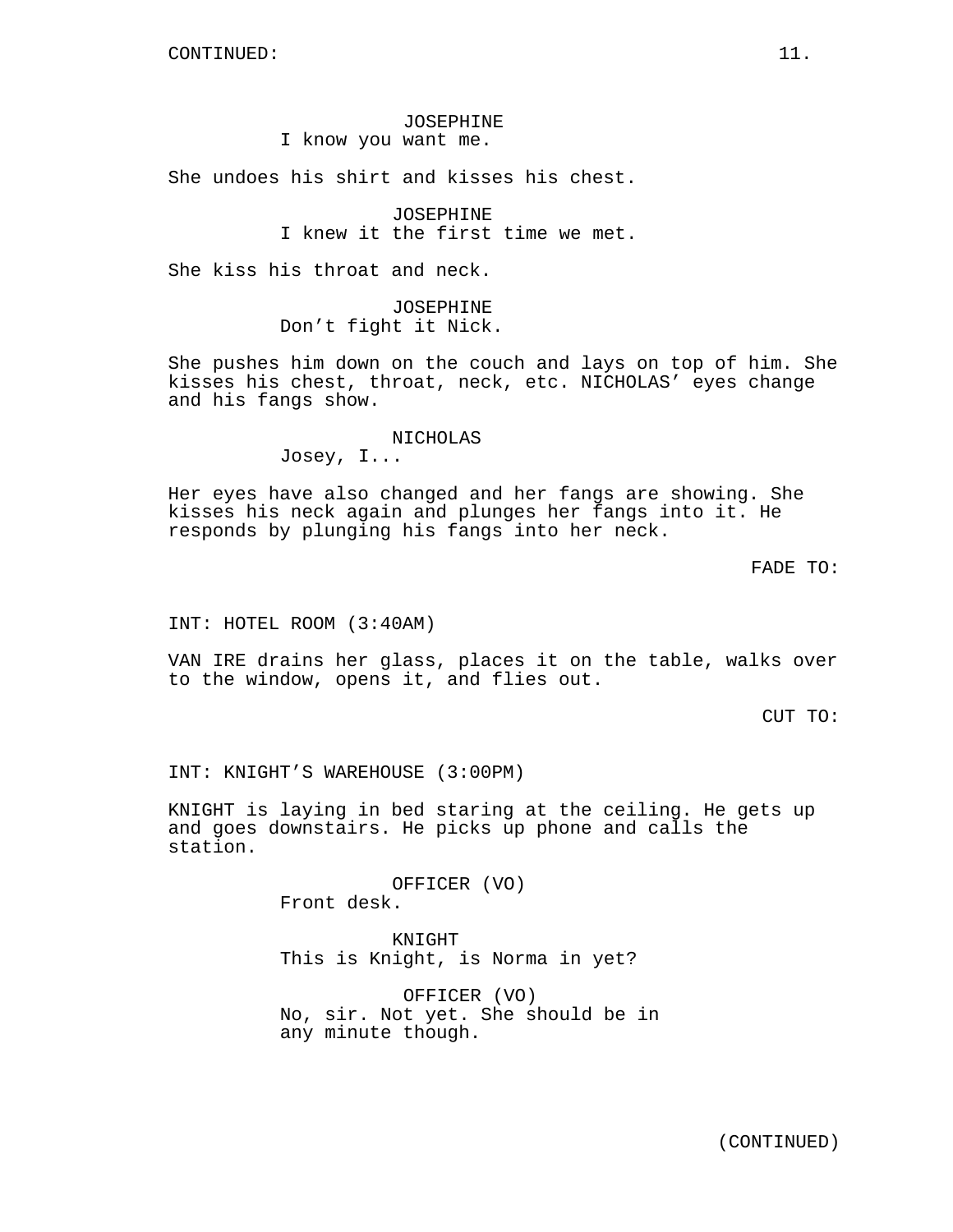KNIGHT

Ask her to run a computer check on New York Detective Joe Van Ire, and tell her to leave it on my desk.

OFFICER (VO) Sure thing sir. I'll leave her the message.

#### KNIGHT

Thanks.

KNIGHT hangs up the phone and goes to the fridge. He opens it and takes out a bottle. He removes the cork with his teeth, and closes the fridge. He spits out the cork, takes a drink from bottle, then pours a glass. He walks to couch with glass in one hand and bottle in other. He places bottle on coffee table and sits on couch. He stares into glass, and thinks back.

FADE TO:

FLASHBACK - PARIS 1495

NICHOLAS and JOSEPHINE are laying in bed. Her head is resting on his chest and his fingers are running through her hair. NICHOLAS tenses. JOSEPHINE looks at him.

> JOSEPHINE What's wrong?

NICHOLAS Janette and LaCroix have returned.

He grabs a robe and gets up out of bed.

NICHOLAS We can't let Janette find us together.

He throws her a robe.

JOSEPHINE

Why not?

NICHOLAS She has a tendency to get a little jealous. She's very possessive.

JANETTE (VO) Nicola? (beat) (MORE)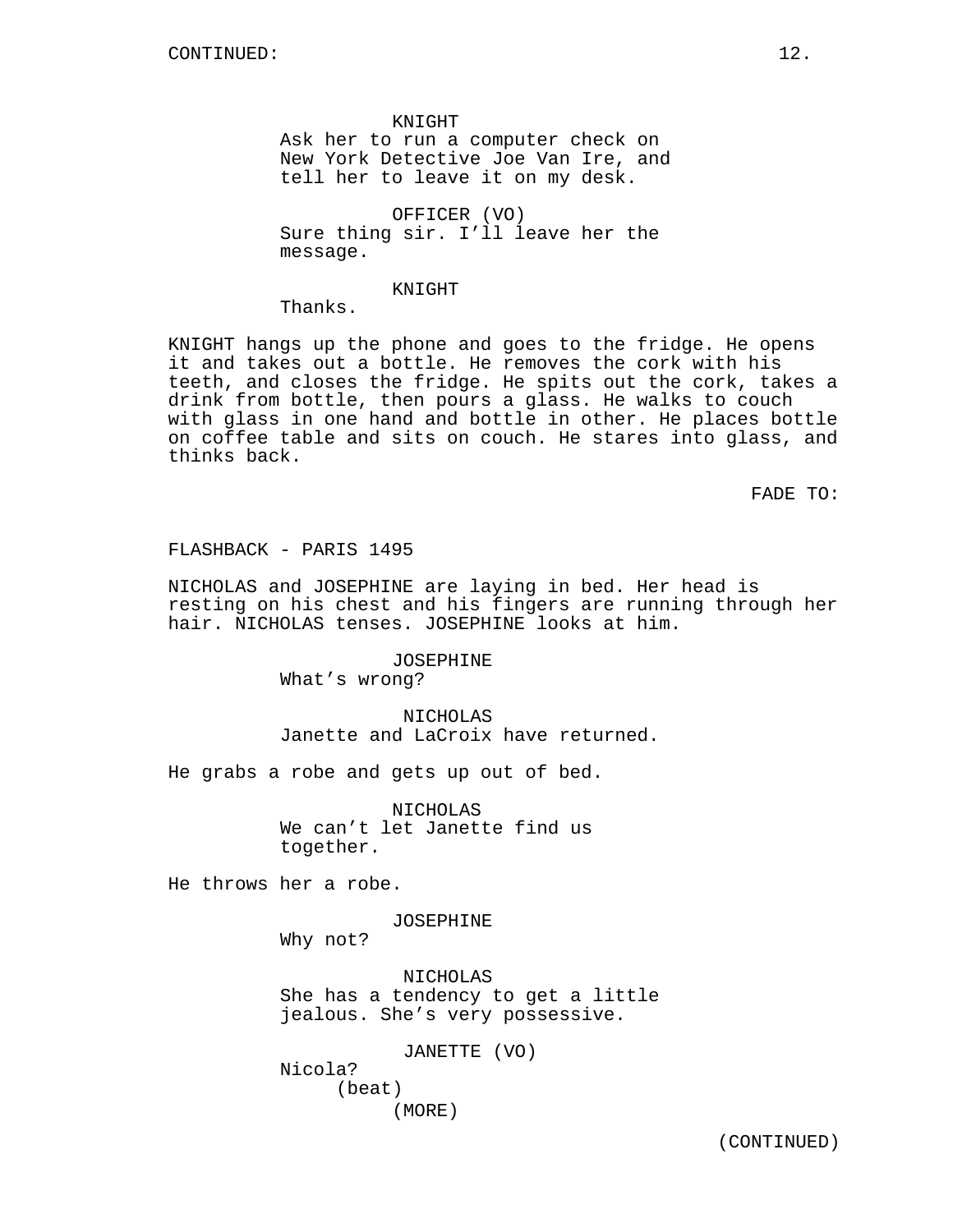JANETTE (VO) (cont'd) Nicola? (beat) Josey? Where are you guys?

JOSEPHINE rises. The door opens. It's JANETTE. She sees NICHOLAS, but can't see JOSEPHINE as the door is in the way.

# JANETTE Nicola, there you...

She closes the door and sees JOSEPHINE. JANETTE goes for her.

#### JANETTE

Why you little...

NICHOLAS leaps between JANETTE and JOSEPHINE. JANETTE is in full vamp-mode.

> NICHOLAS Janette, stop.

JANETTE Out of my way Nicola.

# NICHOLAS Janette, don't be foolish.

NICHOLAS kisses JANETTE, calming her down. JANETTE relaxes. NICHOLAS breaks the kiss and JANETTE hisses at JOSEPHINE.

# JANETTE Get out. Get out and don't ever come back.

JOSEPHINE runs out of the room and almost collides with LACROIX. LACROIX enters the room.

> LACROIX Feisty little devil, isn't she?

LACROIX notices NICHOLAS' attire, and the condition of the bed covers.

> LACROIX But then I guess I don't have to tell you that, do I Nicholas? Did you two have a good time tonight?

NICHOLAS answers as he walks out of the room.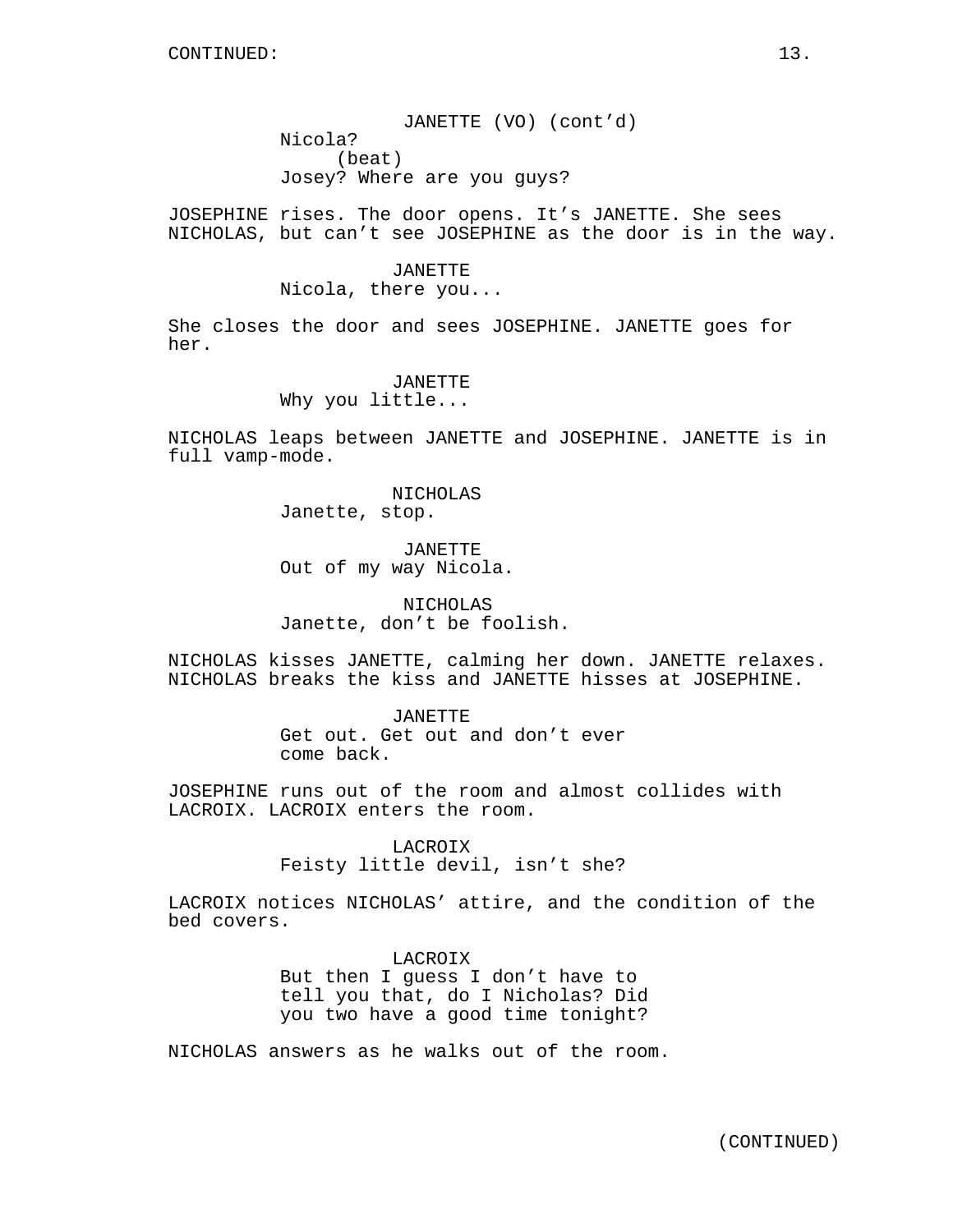# NICHOLAS Shut up LaCroix.

LACROIX turns to JANETTE.

LACROIX Was it something I said?

JANETTE heads for the door.

JANETTE Nicola! Wait!

LACROIX grabs her arm as she passes.

LACROIX

Let him go.

JANETTE shakes free from LACROIX's grasp and goes after NICHOLAS. LACROIX just stands there and shakes his head back and forth.

FADE TO:

#### 27TH PRECINCT (6:30PM)

KNIGHT enters via the backdoor and goes to his desk. He gets there and looks for the report NORMA was supposed to leave there and can't find it. He goes up front to see her. He walks over to her and leans on the counter.

KNIGHT

Norma, whe...

NORMA It's coming through now, Nick. The link to New York has been down all day. Just came up 5 minutes ago.

She looks at the screen.

NORMA That's strange?

KNIGHT

What is?

NORMA Isn't that woman you're working with suppose to be Detective Van Ire?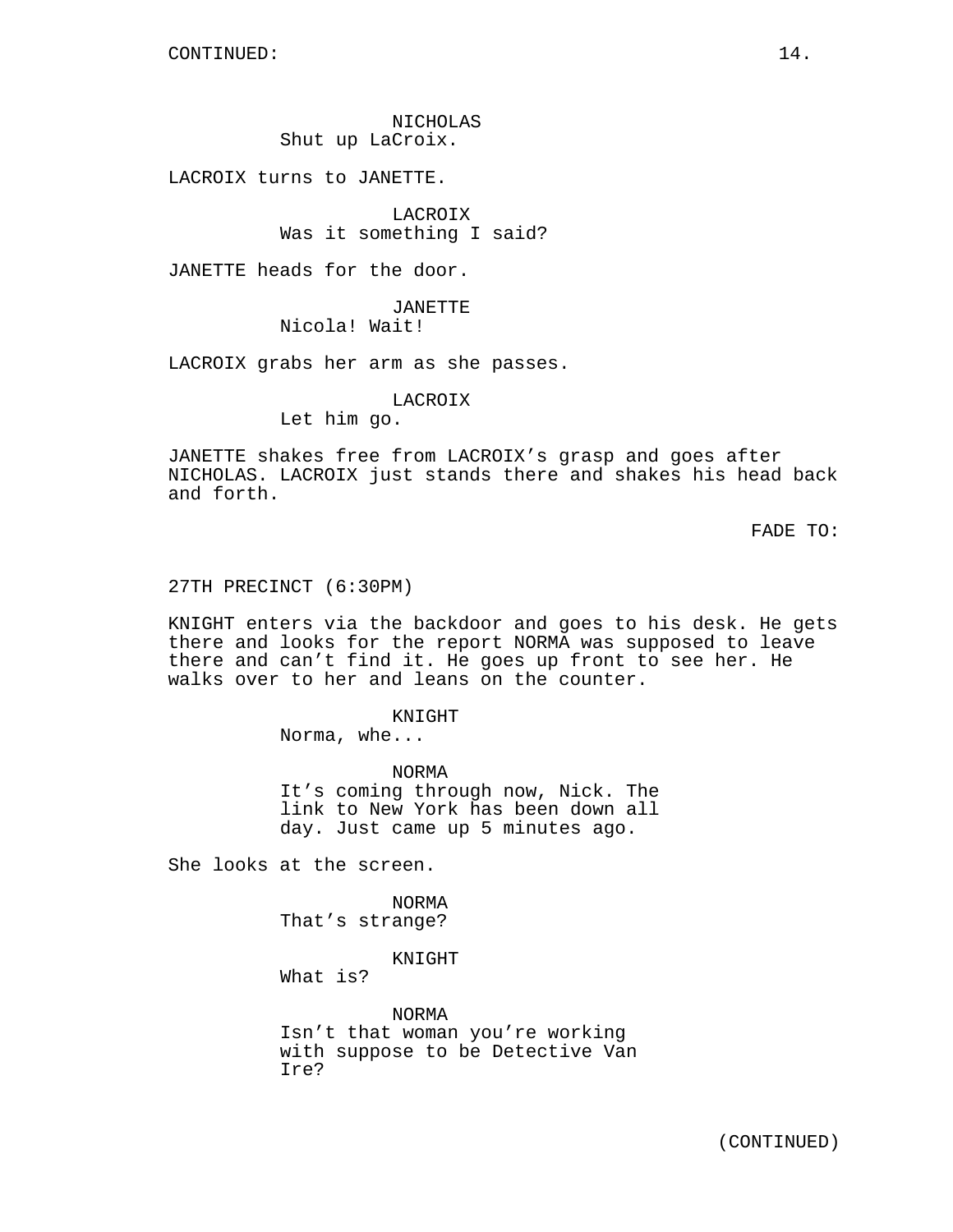KNIGHT Suppose to be? What...

NORMA Well, according to the file, Van Ire is a man.

KNIGHT looks at the terminal screen. He recognizes the man's picture. It's the dead guy from the Airport. The front door opens and SCHANKE enters. He is carrying a box. He approaches the counter. KNIGHT has his back to him.

## KNIGHT

Print me a copy of that.

NORMA nods. SCHANKE reaches the counter and puts the box on it. KNIGHT turns to him.

> KNIGHT What's in the box, Schanke?

SCHANKE Computer printouts.

KNIGHT

Of what?

SCHANKE Of every flight that...

**KNIGHT** We don't need them.

#### SCHANKE

What?

KNIGHT I know who he is. I mean was.

SCHANKE You mean I just spent the whole day...

NORMA hands KNIGHT the print-out and KNIGHT walks off.

SCHANKE Knight? Knight!

SCHANKE turns to NORMA. He looks at her, then the box.

SCHANKE Do something with this, will you?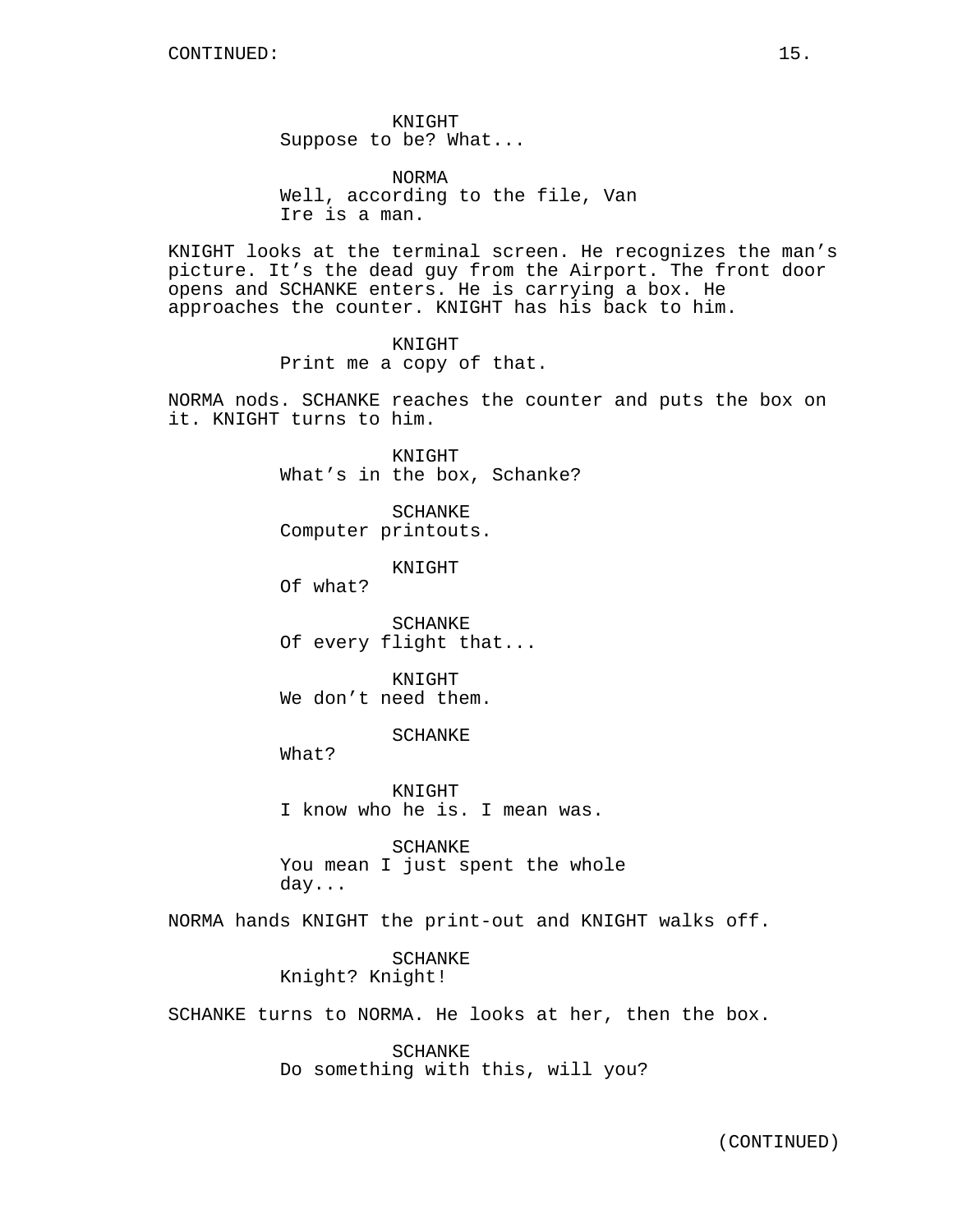SCHANKE runs after KNIGHT. NORMA looks at the box then at SCHANKE.

# SCHANKE

Knight! Wait.

KNIGHT stops and turns to SCHANKE.

#### KNIGHT

What?

SCHANKE Have you seen Van Ire today?

KNIGHT I just got here. Wasn't she with you?

SCHANKE She was supposed to meet me at the Airport, but never showed.

KNIGHTS gives SCHANKE a "you're unbelievable" look.

KNIGHT At the Airport? You asked her to meet you at the Airport? It's a big place Schank, maybe she got lost.

SCHANKE Yeh, I guess so. But...

KNIGHT sees VAN IRE enter.

KNIGHT Anyway, there she is now. Ask her yourself.

SCHANKE turns around. KNIGHT enters STONETREE's office. SCHANKE turns back around.

**SCHANKE** 

Kni...

SCHANKE sees STONETREE's door close, so he walks over to his desk and sits down.

> SCHANKE How does he do that?

VAN IRE approaches and sits at KNIGHT's desk. SCHANKE straightens the pile of papers on his desk.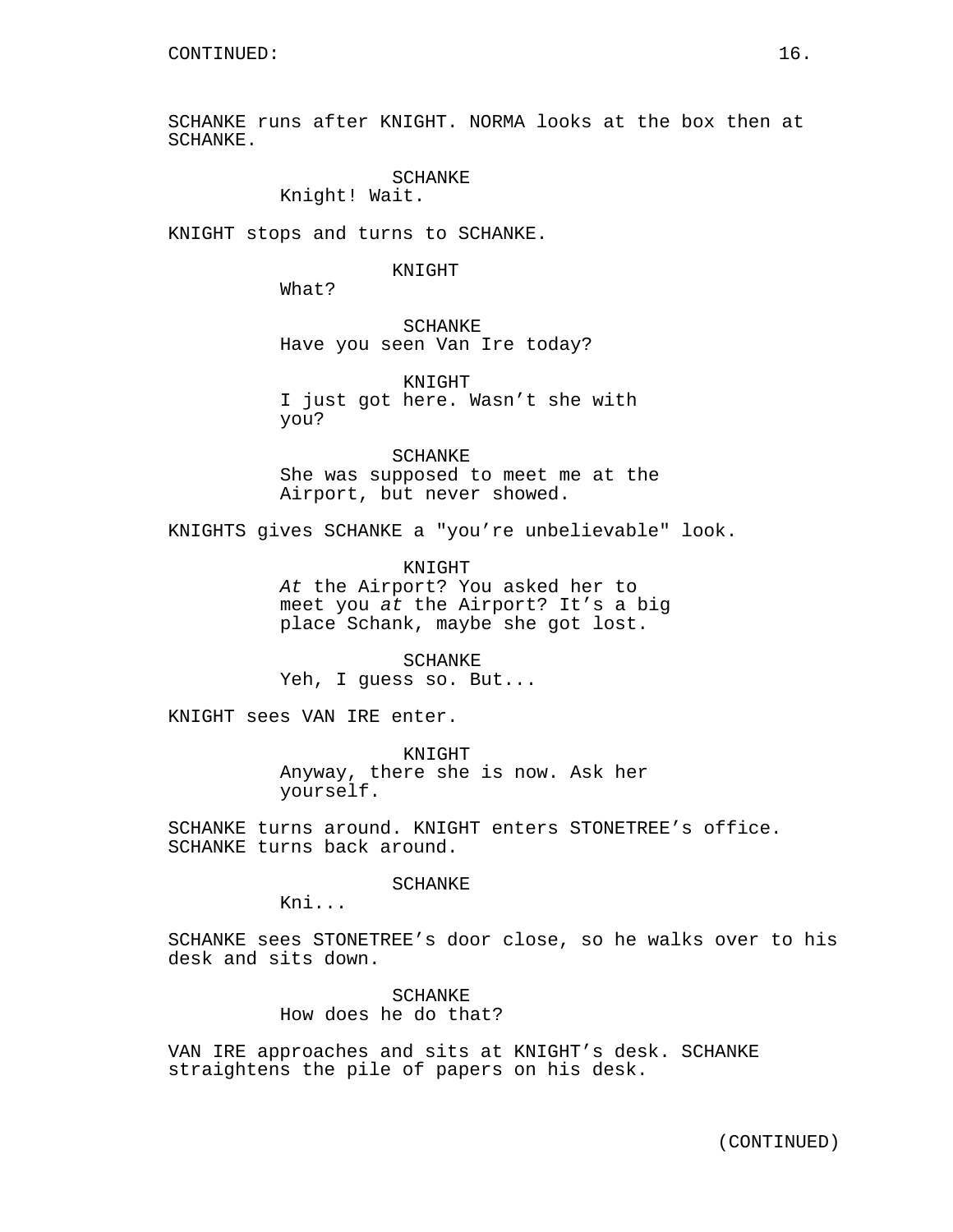VAN IRE Hey Schanke. Where's Nick?

SCHANKE In with the Captain.

SCHANKE looks up from his papers at her.

SCHANKE Where have you been all day?

VAN IRE is surprised that SCHANKE asked that.

VAN IRE Didn't Stonetree tell you?

SCHANKE answers as he goes back to looking at his papers.

SCHANKE

Tell me wh...

SCHANKE finds a message under some papers. He reads it.

SCHANKE "Van Ire won't be in this morning. She'll meet you and Knight here around 6:30pm. STONETREE."

SCHANKE looks up at her.

SCHANKE Sorry. It's just that I've had one hell of a day.

She looks at him seriously.

VAN IRE Tell me about it.

SCHANKE leans on the desk.

SCHANKE Okay. First thing this morning, I went to the courthouse, straight from home, to get the warrant for the Airport. (beat) Then, I spent 6 hours at the Airport waiting for the computer printouts. (beat) And then, to top it all off, when I get here, Wonder Boy...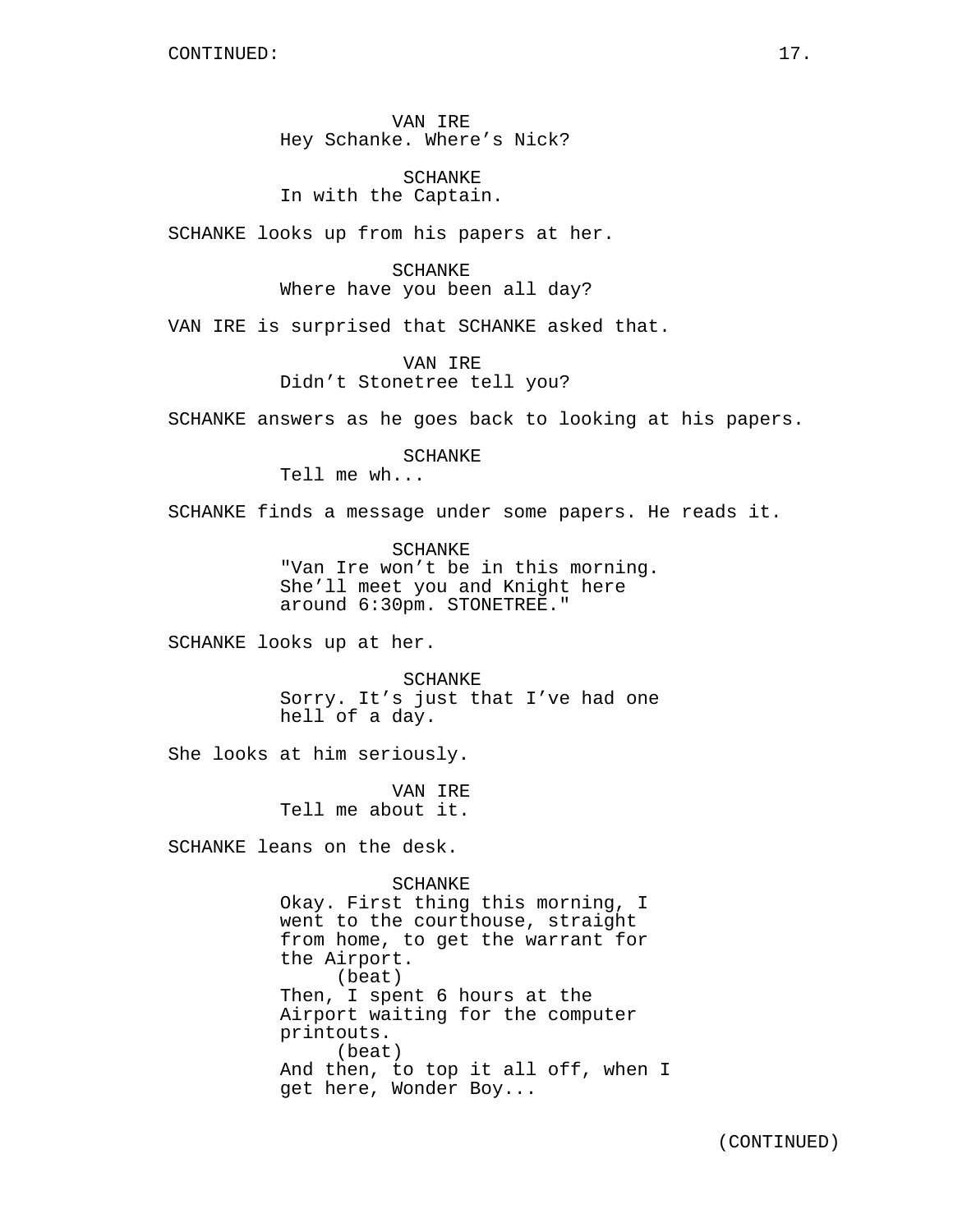SCHANKE points to KNIGHT in STONETREE'S office.

SCHANKE ...in there tells me we don't need them anymore.

VAN IRE gives SCHANKE a confused look.

# VAN IRE Come again?

SCHANKE He says we don't need them, because he knows who the dead guy is!

VAN IRE gets a look of surprise on her face.

VAN IRE Is that why he's in with the Captain?

# SCHANKE

Yep.

SCHANKE looks over at the closed office door. VAN IRE gets a worried look on her face.

> SCHANKE Just how he found out when he....

SCHANKE turns to VAN IRE, and sees the look on her face.

SCHANKE Hey, you know something I don't?

VAN IRE rises and head out.

SCHANKE

Van Ire! Van...

She's gone. SCHANKE buries his head in his hands. KNIGHT comes up behind him.

> KNIGHT Where'd she go?

SCHANKE is startled by KNIGHT'S sudden appearance.

SCHANKE Jeez Knight! How many times do I have to tell you not to sneak up on me like that?

KNIGHT jokingly replies.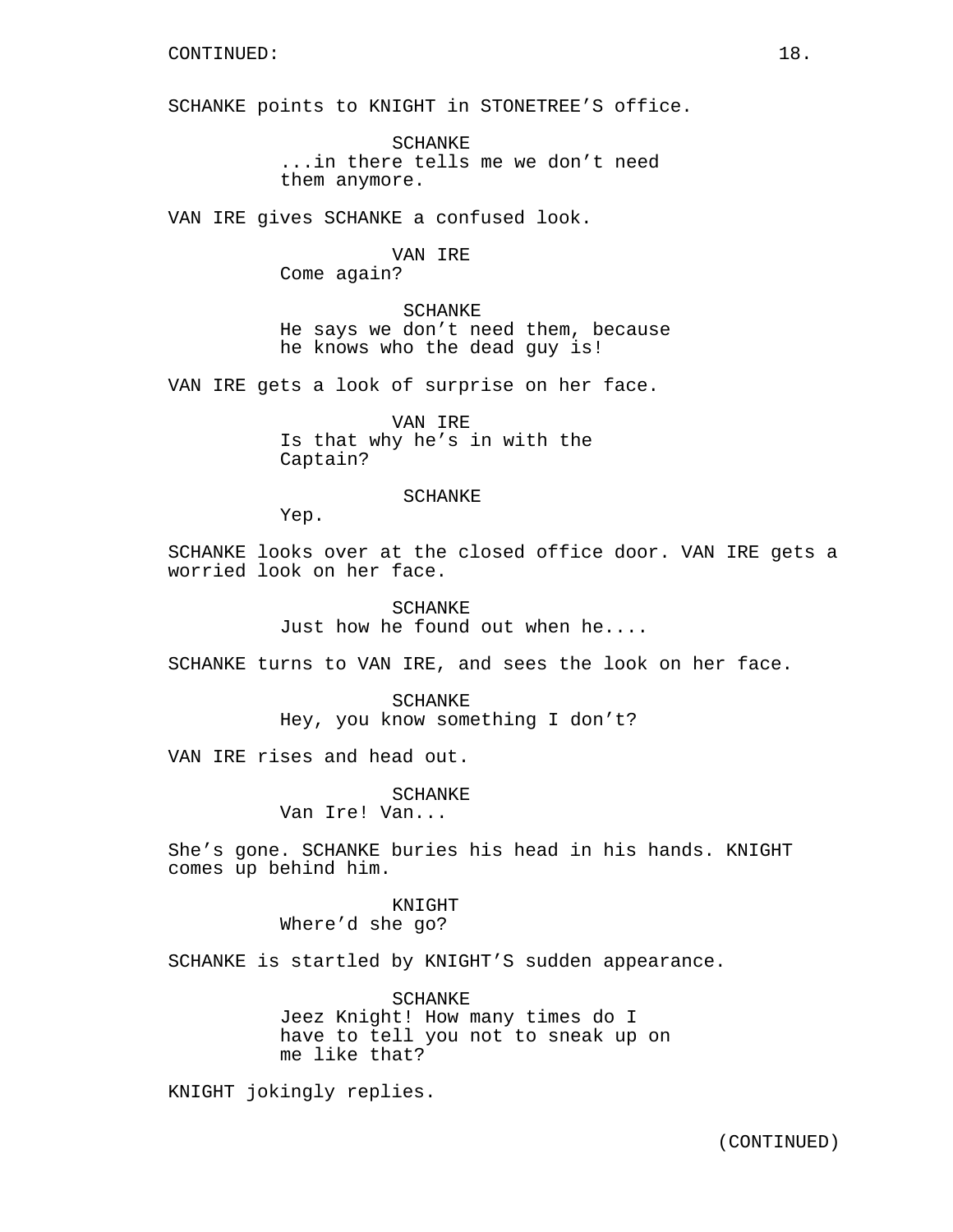KNIGHT Sorry, maybe I should wear a bell.

SCHANKE Ha, ha, ha. Very funny.

KNIGHT So, where'd she go?

SCHANKE looks at KNIGHT confused.

SCHANKE

Who?

KNIGHT Jos... Van Ire.

SCHANKE

I don't know.

KNIGHT Don't know? What do you mean don't know?

SCHANKE yells his reply.

SCHANKE I MEAN I DON'T KNOW !!!!

EVERYONE in the room stares at them. SCHANKE calms down and lowers his voice.

SCHANKE

I told her that you knew the identity of the dead guy, and she split. By the way, who is he?

KNIGHT hands SCHANKE the printout.

KNIGHT Detective Joe Van Ire.

SCHANKE takes the printout and points to it.

SCHANKE If he's Van Ire, then who's she?

KNIGHT Don't know, yet. I'm going to see if I can find her. You stay here and see what you can find.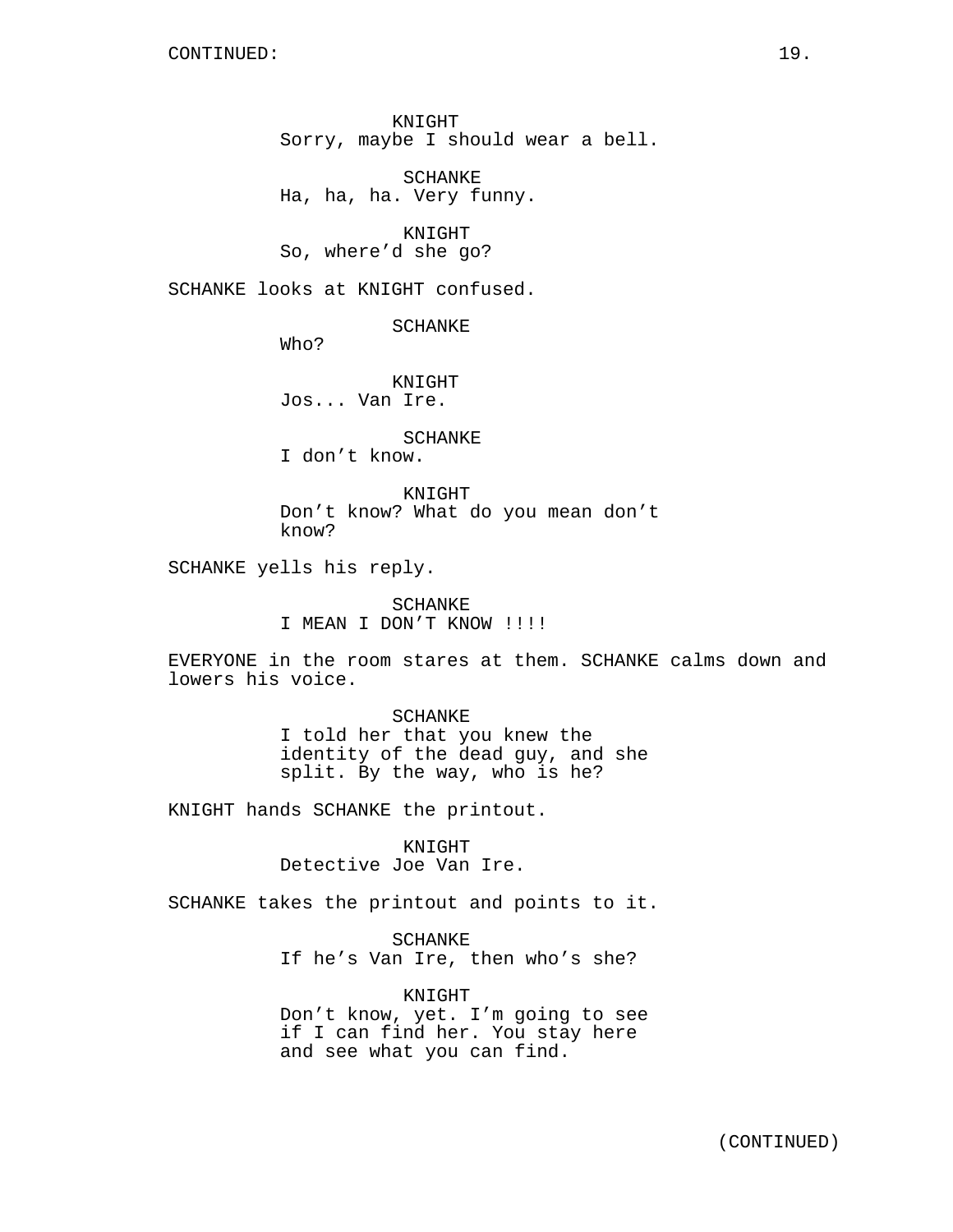KNIGHT walks out. SCHANKE throws his pen on his desk. He's exasperated and fed up and just doesn't care anymore. KNIGHT's phone rings. SCHANKE answers it.

> SCHANKE Homicide, Detective Schanke.

NATALIE (VO) Where's Nick?

SCHANKE He just flew out of here.

NATALIE (VO)

Oh. (beat) Maybe you should get down here. Two more bodies just came in. Same MO as last night's Airport murder.

SCHANKE

I'm on my way.

SCHANKE hangs up the phone and heads out.

CUT TO:

INT: CORONER'S BUILDING (8:00PM)

SCHANKE is looking over his notes.

SCHANKE Let me see if I understand. (beat) You're telling me that the Airport killing was at 8:00pm.

Natalie nods.

SCHANKE This guy...

He points to corpse 1.

SCHANKE ...was killed right around the corner from us, on St. Clair, at approx 9:00 pm.

Natalie nods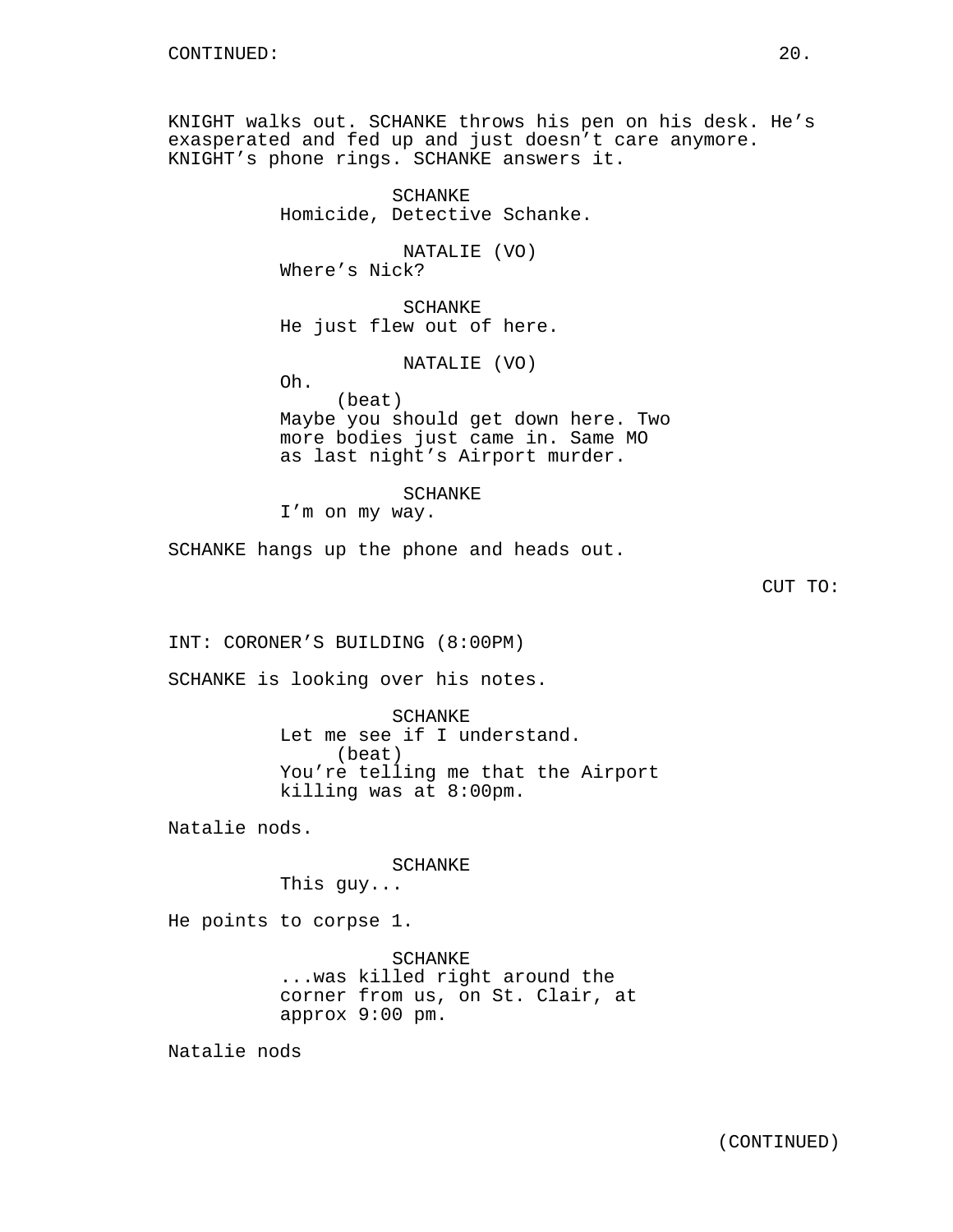SCHANKE

And this guy...

He points to corpse 2.

SCHANKE ...was killed at St. George and Bloor at approx 3:45 am?

She nods a yes.

NATALIE Right. And one other thing.

SCHANKE There's more?

NATALIE The person you're looking for, is a woman.

SCHANKE Okay, okay. Now we're getting somewhere. If only Knight hadn't...

SCHANKE thinks of something and gets a dazed look on his face.

# NATALIE

What?

SCHANKE Gotta go Nat. Bye.

SCHANKE heads out.

NATALIE If only Nick hadn't what? Schanke? Don!

SCHANKE's gone. NATALIE goes to the phone.

CUT TO:

#### EXT: ALLEY (9:00PM)

VAN IRE is feeding on a man's neck. She drops the body and removes a knife from her jacket pocket. She slits the man's throat, destroying the evidence of the fang marks. As she is putting the knife back in her pocket, KNIGHT lands in the alley a few feet in front of her. She hears him land and looks up.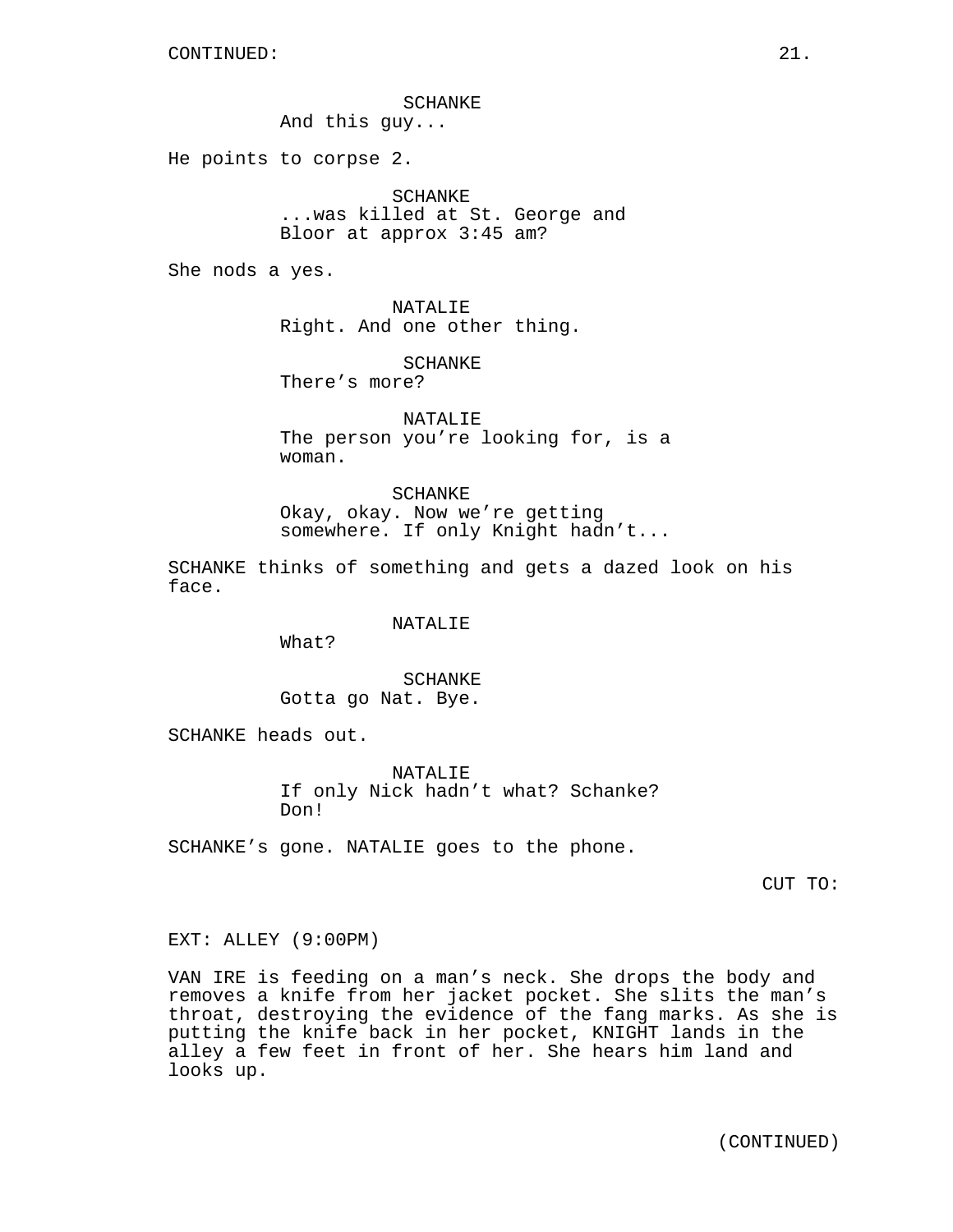KNIGHT It's over Josey.

VAN IRE Nicholas! So it is you.

She walks toward him.

VAN IRE How long has it been? 500 years?

KNIGHT

About that.

She slides up beside him and runs her hands up his chest, clasping them together around his neck. She kisses his neck. KNIGHT is trying to remain immune to the effect she is having on him. She purrs at him.

> VAN IRE Tell me, what's it like?

She kisses his neck again.

KNIGHT What's what like?

She kisses his neck and goes behind him. Wrapping her arms around his waist, She slides her arms up his chest. Her hands rest on his shoulders, and her arms remain laying on his chest. He places his hands on her arms. She kisses his neck again then whispers into his ear.

> VAN IRE Working along side of them. Every night.

KNIGHT's eyes have changed. VAN IRE blows into his ear and kisses his earlobe. She runs her fingers through his hair. He grabs her arms and spins around, his eyes are golden.

KNIGHT

Stop it Josey.

VAN IRE notices his eyes.

VAN IRE You don't really want me to stop. You still want me as much now as you did then.

VAN IRE goes into full vamp mode.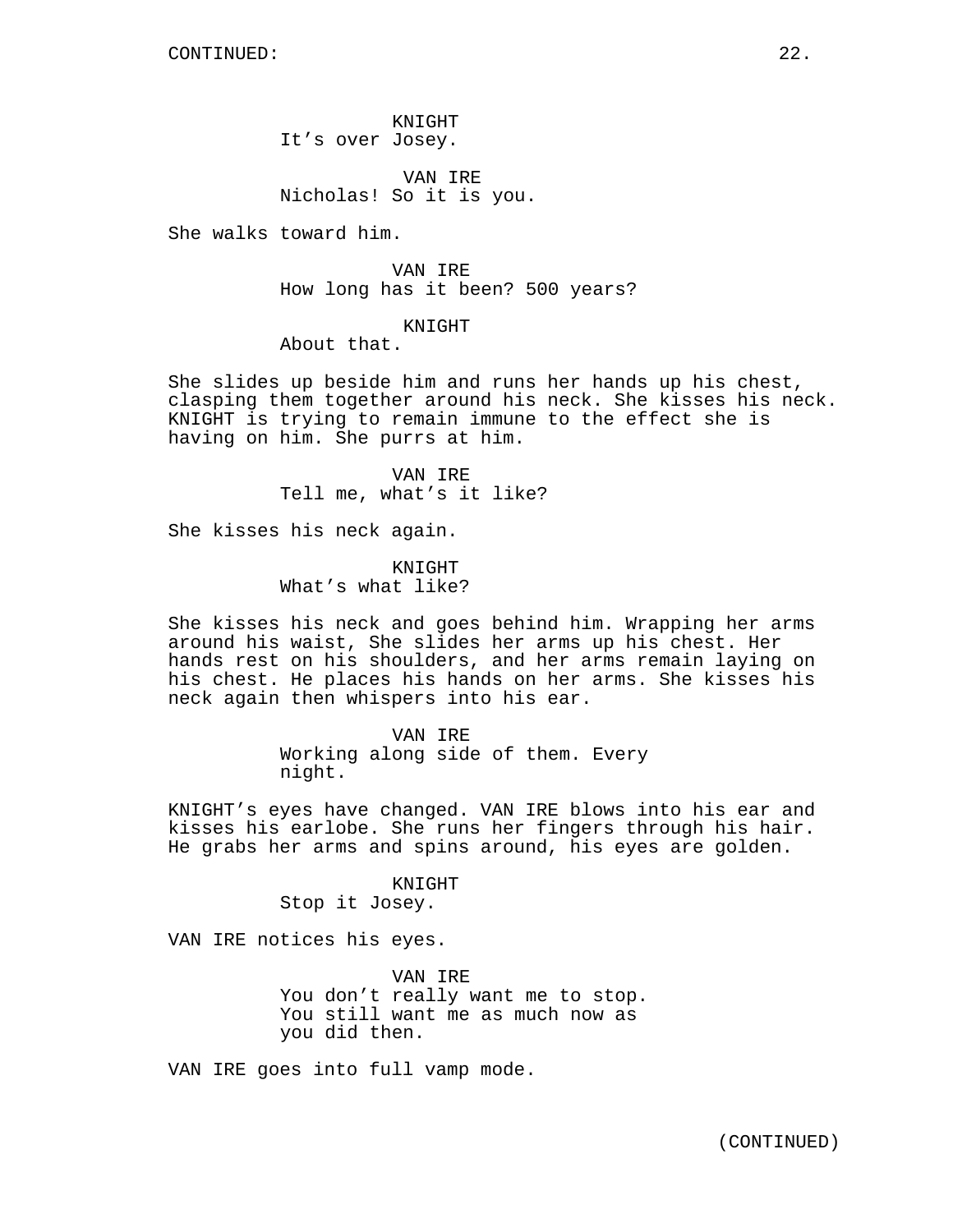VAN IRE Take me, Nicholas.

She kisses him on the lips. KNIGHT can't fight his feelings anymore. He kisses her back and pulls her to him. The kiss lasts for approx. 7 seconds, then he pulls away.

KNIGHT

Jo, I...

She starts kissing his neck again. She is about to plunge her fangs into his neck when he grabs her arms and pushes her off of him, knocking her to the ground.

KNIGHT

STOP !!!

His eyes revert to their normal blue. VAN IRE is also out of vamp-mode. She gets up.

> VAN IRE Okay, okay. Jeez. What's happened to you? You used to be more fun.

KNIGHT Yeh, well... now I have a job to do.

VAN IRE "TO SERVE & PROTECT", right? (laugh) So what are you going to do, Nicky, arrest me?

KNIGHT You know as well as I do, that arresting you would do no good.

VAN IRE

(smile) You're right. So, what will you do... detective?

KNIGHT I'm giving you a choice, Josey, for old times sake. (beat x2) Leave. Leave this city and don't ever come back.

VAN IRE laughs and looks at the ground. When she looks up, she is in full vamp-mode.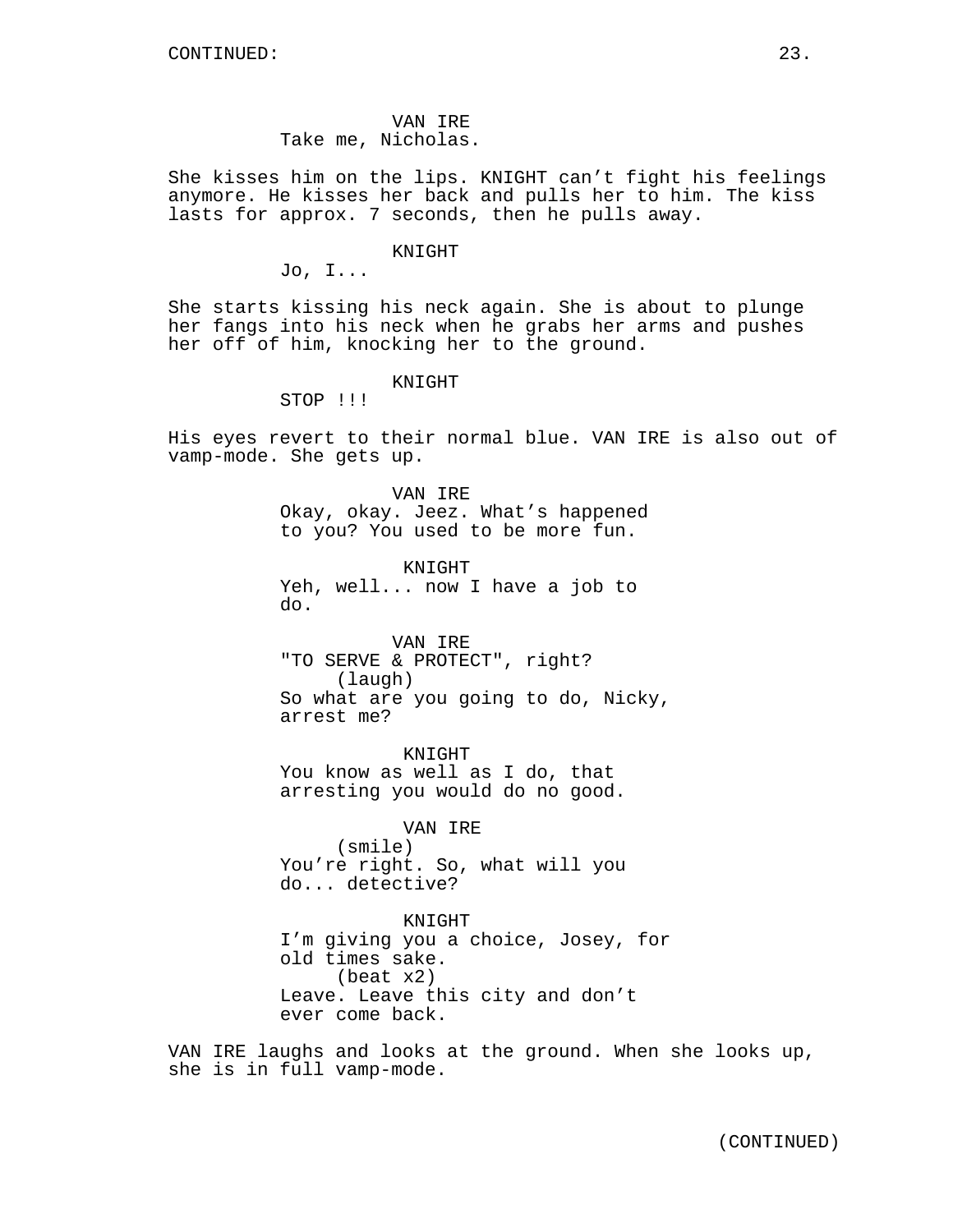VAN IRE Or what? ... What will you do Nicholas? What will you do if I don't leave?

KNIGHT Don't hang around to find out. Please Josey, please just leave.

VAN IRE slides up beside him again and puts her arms around his neck. She stares him straight in the eye.

> VAN IRE If that is what you really want.

KNIGHT No. No, it's not what I want.

She smiles and kisses his neck.

VAN IRE That's what I thought.

He pushes her away.

KNIGHT But it's what must be done.

VAN IRE lowers her head, to the ground, looking sad. KNIGHT takes her head in his hands and rises it. She is out of vamp-mode.

> KNIGHT Josey, Toronto is not safe for you.

She kisses him

VAN IRE Good-bye Nicholas.

KNIGHT

Bye Josey.

VAN IRE flies off behind him. KNIGHT takes a deep breath and starts to walks up alley. He hears a noise behind and spins around to see VAN IRE flying at him with a wooden stake. She is once again in full vamp-mode. KNIGHT enters vamp-mode. She swoops down planning to stake him, but he manages to knock the stake out of her hands. She flies father down the alley and picks up another piece of wood. She flies back to KNIGHT. He aims his stake and throws it. Bull's eye. She falls. He goes over to her.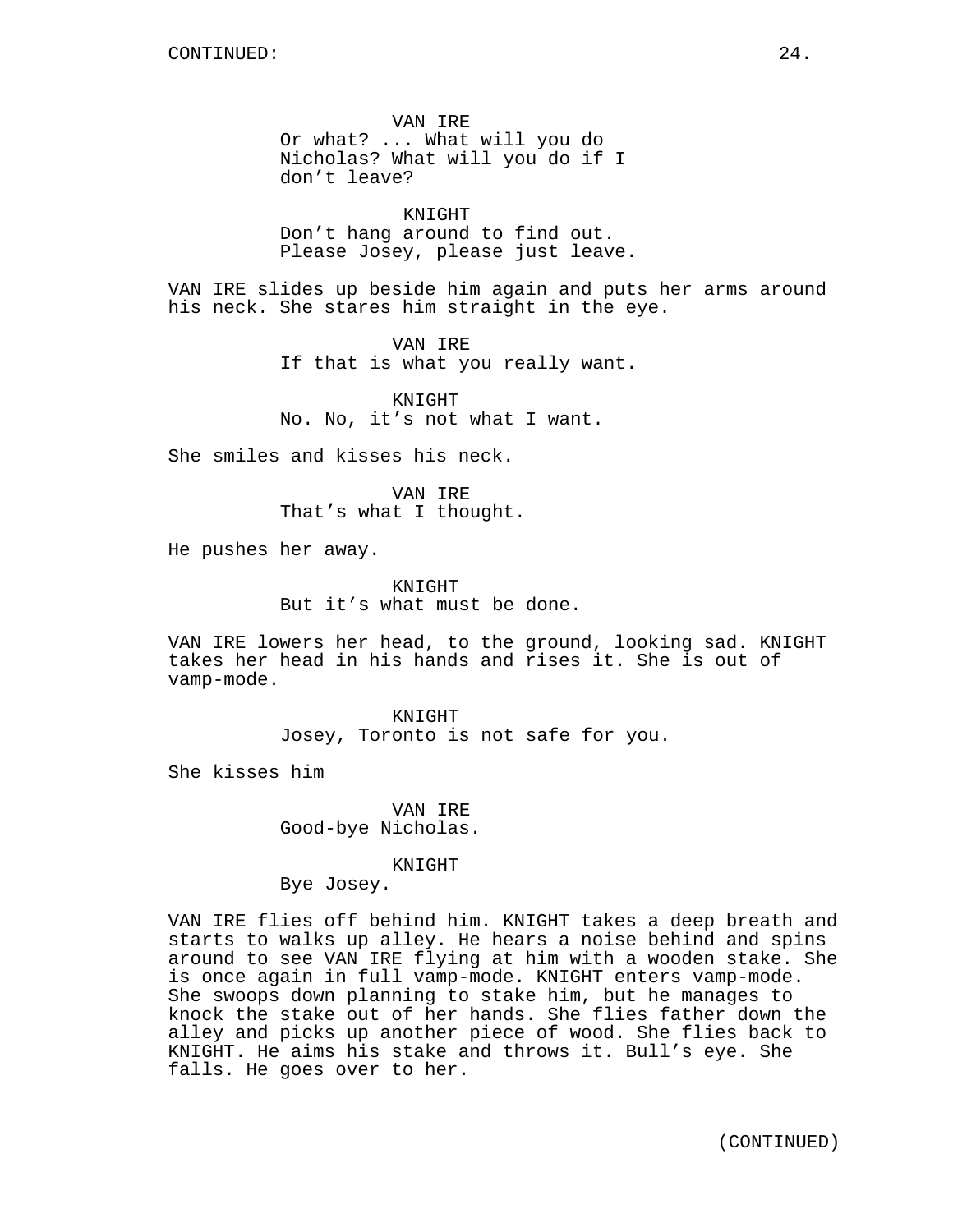KNIGHT I'm sorry Josey. Forgive me.

KNIGHT drives the stake straight through her. She screams and vaporizes in a flash of blue light. KNIGHT remembers RICHARD. KNIGHT stares at the ground. When he looks back up, he is out of vamp-mode. KNIGHT flies off.

JUMP TO:

INT: 27TH PRECINCT - STONETREE'S OFFICE (11:00PM)

STONETREE, KNIGHT, and SCHANKE in middle of a conversation. SCHANKE is standing. KNIGHT is sitting on, and STONETREE is sitting behind, the desk.

SCHANKE

I'm telling you, I checked everything. Nothing, Nada, Zip. She just doesn't exist.

KNIGHT

I don't think we have to worry about her anymore.

SCHANKE

What do you mean?

Momentary pause as KNIGHT tries to think of something to say.

KNIGHT

A friend at the Airport said they saw her fly out earlier.

SCHANKE So that's where she went. The Airport.

KNIGHT My friend wasn't sure where she went, just that she left.

EVERYONE is quiet for approx. 3 seconds, then SCHANKE breaks the silence.

> SCHANKE Well, come on Knight. We've got other crimes to solve, other fish to fry.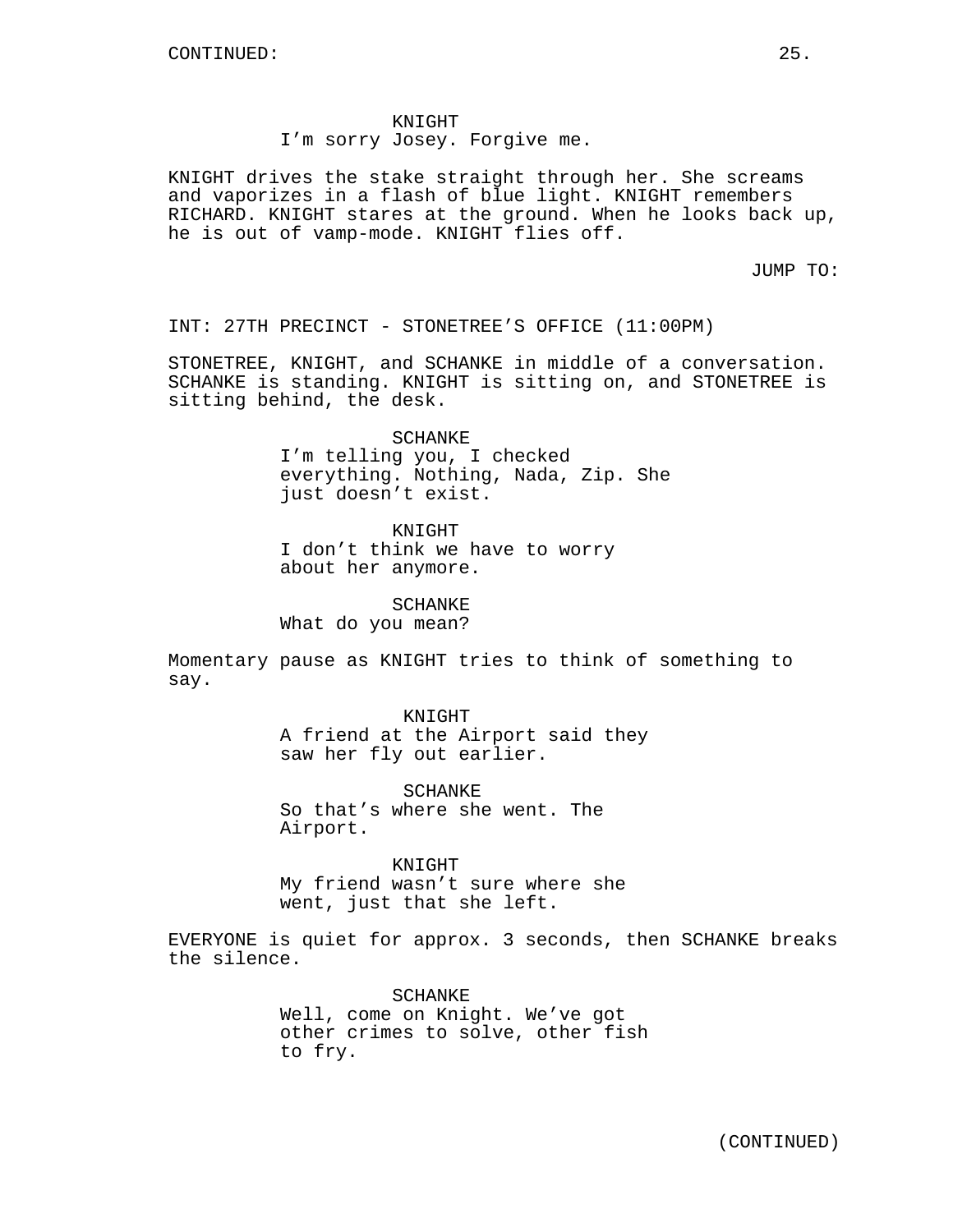KNIGHT Yeh. You're right.

Both head for the door. SCHANKE opens it.

STONETREE Knight, can I see you for a moment?

KNIGHT

Sure.

KNIGHT turns to SCHANKE.

KNIGHT I'll be out in a minute.

SCHANKE exits. KNIGHT closes the door.

STONETREE Are you alright?

KNIGHT looks at him confused.

KNIGHT

What?

STONETREE You've been in such a weird mood ever since you came back tonight.

KNIGHT I'm fine captain. Really.

**STONETREE** You sure? ... Does your mood have anything to do with Jo?

KNIGHT looks at him with a raised eyebrow.

KNIGHT

you. She's just like you.

Pardon?

STONETREE Look Nick, it might be none of my business, but I get the feeling that, ... there was something between you two. ... I thought she

was probably the perfect one for

KNIGHT's not sure what STONETREE means by that statement.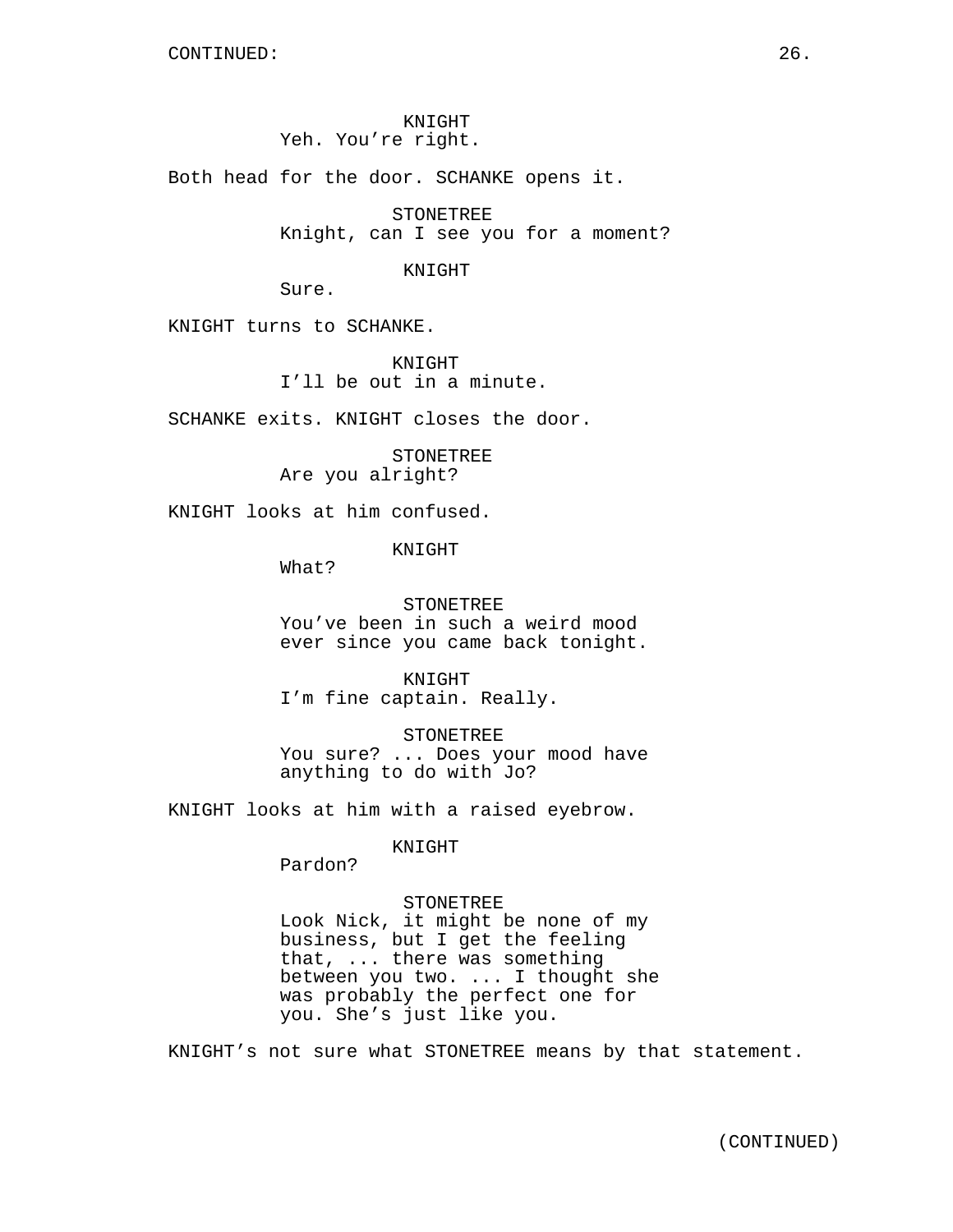KNIGHT

Captain?

STONETREE Sun allergy. Just like you.

KNIGHT gets defensive.

KNIGHT Look Captain, if there's nothing else, I really should get back to work.

STONETREE No detective. There's nothing else.

KNIGHT turns to the door and opens it. He realizes STONETREE was only trying to help. KNIGHT turns back to him.

> KNIGHT Sorry sir, I know you were...

STONETREE That's okay, Knight. It really wasn't any of my business. Now get back to work.

KNIGHT flashes a smile.

#### KNIGHT

Yes sir.

KNIGHT continues on his way out. STONETREE watches.

FADE TO:

INT: KNIGHT'S WAREHOUSE (DAY 3: SUNRISE)

KNIGHT and NATALIE are staring out a window. KNIGHT is behind her, with his arms around her waist and his head resting on her shoulder. In the background can be heard WHO WANTS TO LIVE FOREVER by QUEEN.

> KNIGHT We were close. Once. I...

NATALIE Nick, stop beating yourself up over this. There was nothing you could have done. (beat x3) You gave her the option to leave, and she tried to kill you!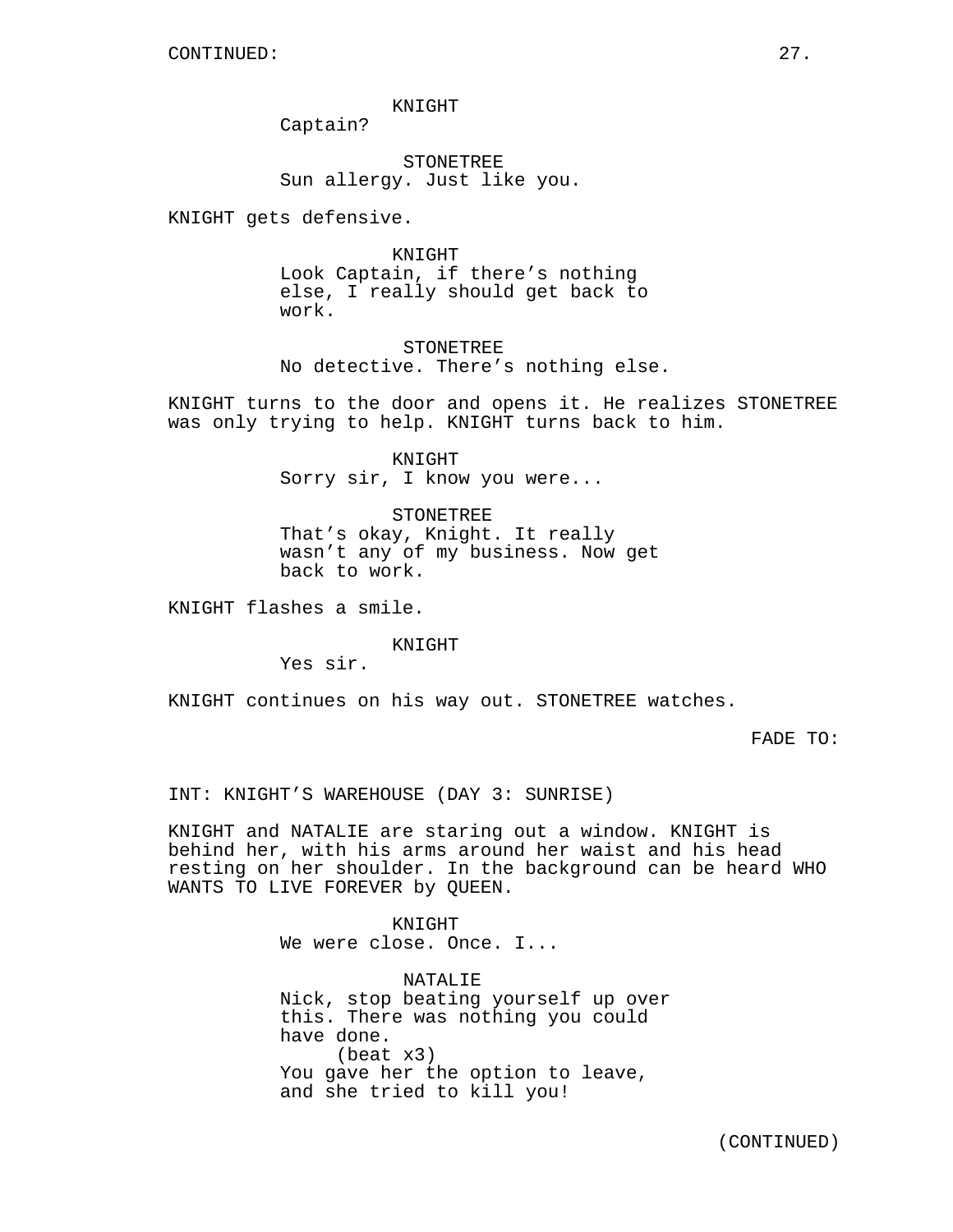She turns around in his arms and faces him.

NATALIE You acted in self-defensive, Nick.

KNIGHT flashes her a smile.

KNIGHT You're a great friend Nat. (kiss her) What would I do without you?

Their eyes lock. The elevator door opens. It's SCHANKE. KNIGHT drops his arms from around NATALIE.

> SCHANKE Ah... sorry to interrupt guys but...

NATALIE looks at her watch.

NATALIE Gee, is it that time already? I guess I better get going or Sydney will be eating the furniture. Bye Nick.

NATALIE heads for elevator. KNIGHT looks at SCHANKE.

KNIGHT I think I'm gonna have to change my door code. Again!

NATALIE reaches the door.

KNIGHT Call ya later, Nat.

NATALIE smiles and exits.

SCHANKE I'm really sorry about that partner. But, the Captain wants to see us.

KNIGHT Haven't you heard of the telephone? I believe that was what they were invented for.

SCHANKE Hey, I said I was sorry.

KNIGHT grabs his jacket.